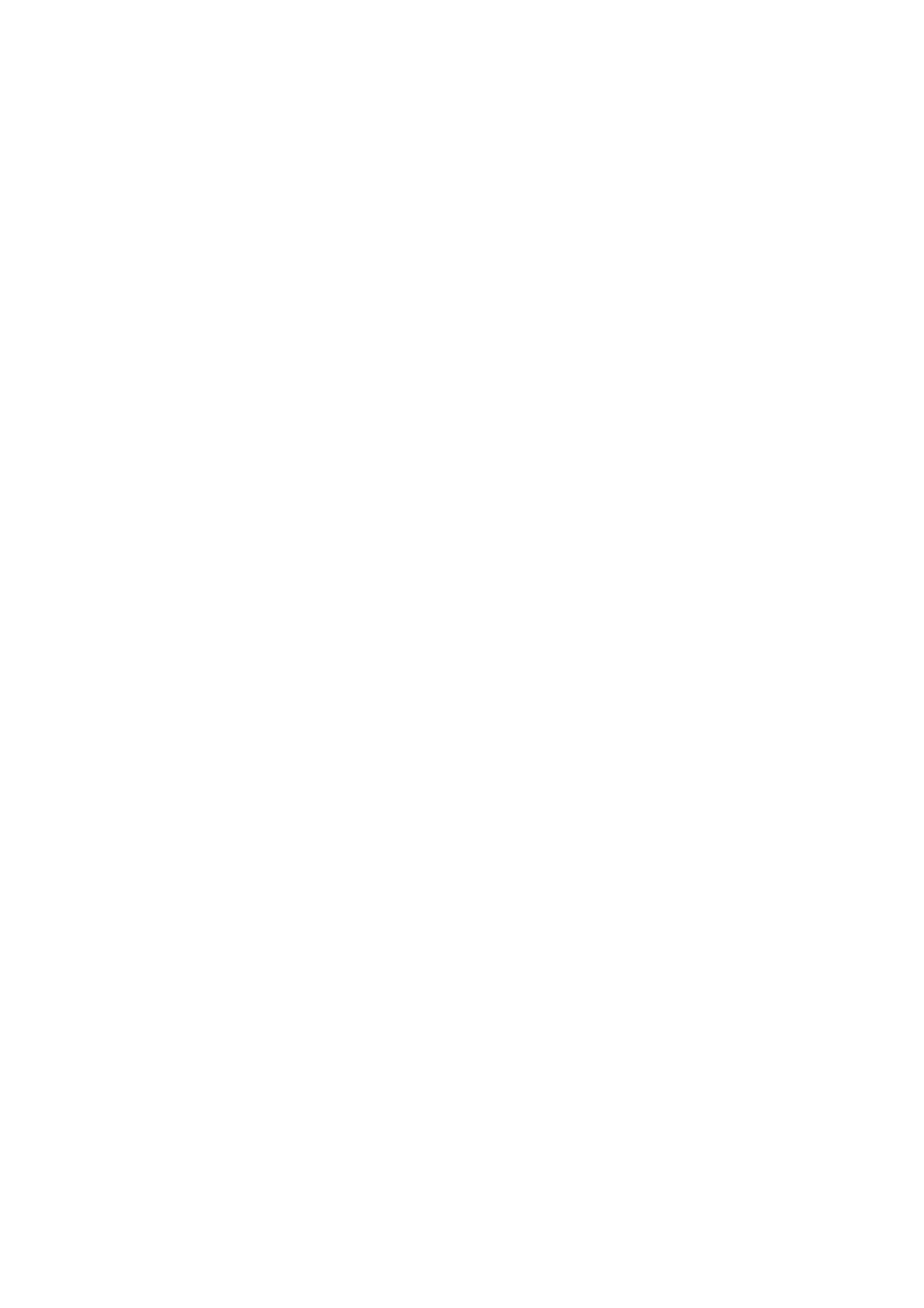*This PUBLIC BILL, originated in the LEGISLATIVE ASSEMBLY and, having this day passed, is now ready for presentation to the LEGISLATIVE COUNCIL for its concurrence.*

> *Clerk of the Legislative Assembly. Legislative Assembly,*



New South Wales

## **Strata Schemes Management Amendment Bill 2004**

Act No , 2004

An Act to amend the *Strata Schemes Management Act 1996* to make miscellaneous amendments with respect to the functions of owners corporations, special requirements for the management of large strata schemes and other matters relating to the management of strata schemes; and for other purposes.

*EXAMINED*

*Chairman of Committees*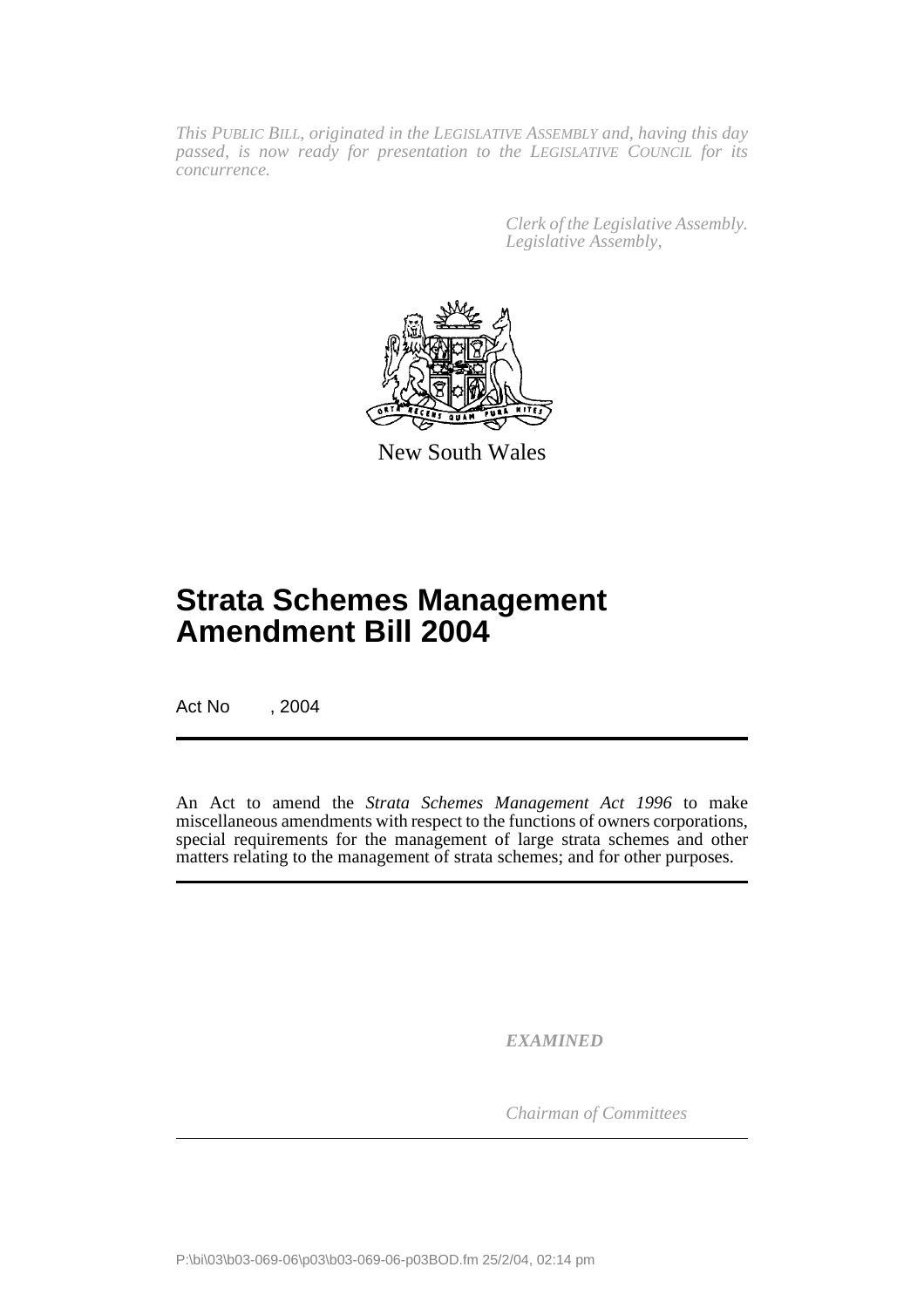<span id="page-3-3"></span><span id="page-3-2"></span><span id="page-3-1"></span><span id="page-3-0"></span>

|              | The Legislature of New South Wales enacts:                                                 | 1        |
|--------------|--------------------------------------------------------------------------------------------|----------|
| 1            | Name of Act                                                                                | 2        |
|              | This Act is the <i>Strata Schemes Management Amendment Act 2004</i> .                      | 3        |
| $\mathbf{2}$ | <b>Commencement</b>                                                                        | 4        |
|              | This Act commences on a day or days to be appointed by<br>proclamation.                    | 5<br>6   |
| 3            | Amendment of Strata Schemes Management Act 1996 No 138                                     | 7        |
|              | The Strata Schemes Management Act 1996 is amended as set out in<br>Schedule 1.             | 8<br>9   |
| 4            | <b>Amendment of other Act and Regulations</b>                                              | 10       |
|              | Each Act and Regulation specified in Schedule 2 is amended as set<br>out in that Schedule. | 11<br>12 |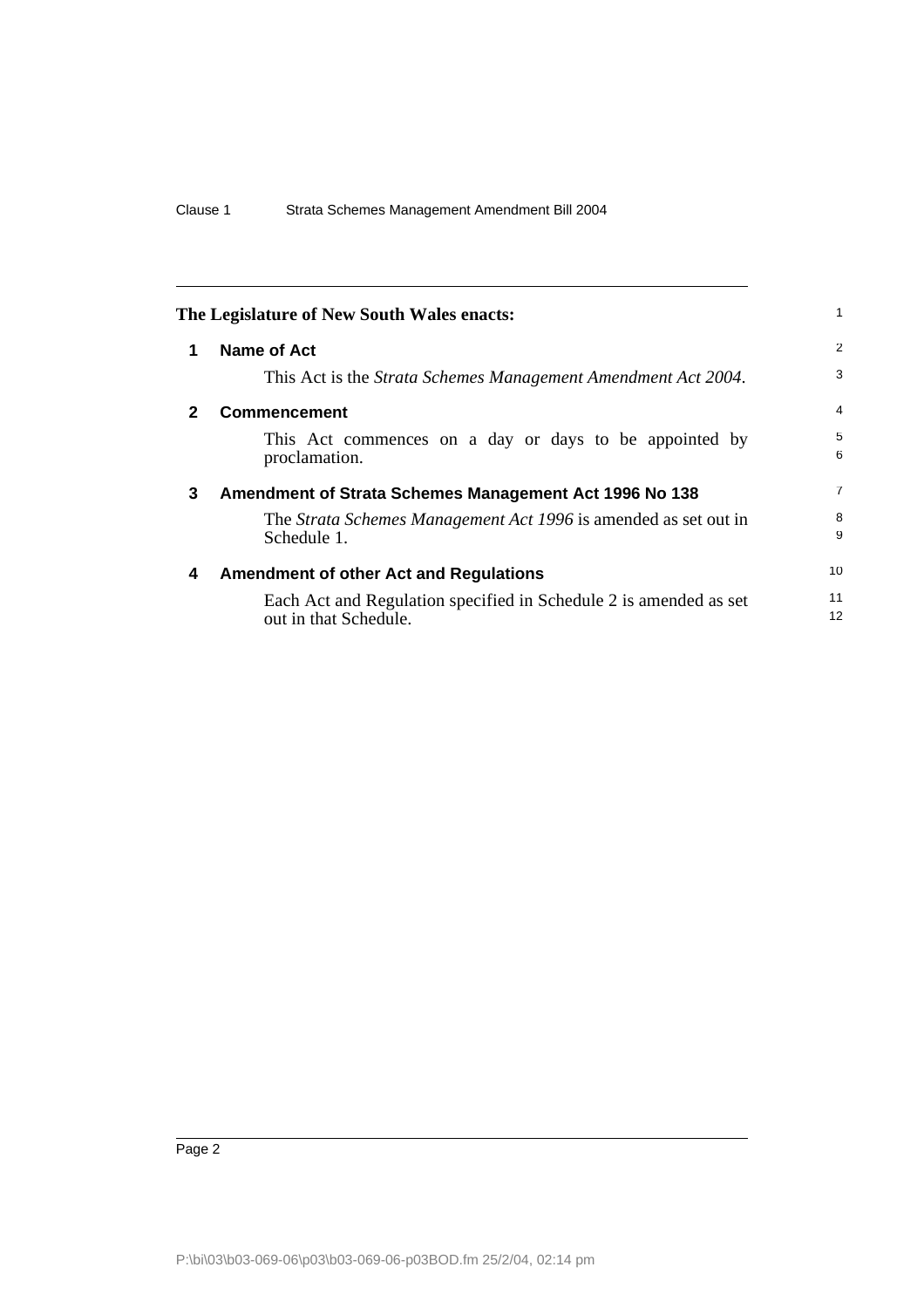Amendment of Strata Schemes Management Act 1996 Schedule 1

<span id="page-4-0"></span>

|       |                       | <b>Schedule 1 Amendment of Strata Schemes</b><br><b>Management Act 1996</b>                                                                                                                                                                                                                                                                                                                       | 1<br>$\overline{\mathbf{c}}$           |
|-------|-----------------------|---------------------------------------------------------------------------------------------------------------------------------------------------------------------------------------------------------------------------------------------------------------------------------------------------------------------------------------------------------------------------------------------------|----------------------------------------|
|       |                       | (Section 3)                                                                                                                                                                                                                                                                                                                                                                                       | 3                                      |
| $[1]$ |                       | Section 21 Executive committee's decisions to be decisions of<br>owners corporation                                                                                                                                                                                                                                                                                                               | 4<br>5                                 |
|       | $21(1)$ .             | Insert ", subject to subsection (4)" after "owners corporation" in section                                                                                                                                                                                                                                                                                                                        | 6<br>7                                 |
| [2]   | <b>Section 21 (4)</b> |                                                                                                                                                                                                                                                                                                                                                                                                   | 8                                      |
|       |                       | Insert after section 21 $(3)$ :                                                                                                                                                                                                                                                                                                                                                                   | 9                                      |
|       | (4)                   | Despite any other provision of this Act, in the event of a<br>disagreement between the owners corporation and the<br>executive committee, the decision of the owners corporation<br>prevails.                                                                                                                                                                                                     | 10<br>11<br>12<br>13                   |
| [3]   |                       | Section 24 Who can exercise functions relating to the finances<br>and accounts of the owners corporation?                                                                                                                                                                                                                                                                                         | 14<br>15                               |
|       |                       | Omit section 24 (d). Insert instead:                                                                                                                                                                                                                                                                                                                                                              | 16                                     |
|       |                       | (d)<br>a member of CPA Australia, or a member of the<br>Institute of Chartered Accountants in Australia,<br>authorised by the owners corporation to exercise the<br>function, or                                                                                                                                                                                                                  | 17<br>18<br>19<br>20                   |
| [4]   |                       | Section 27 How is a strata managing agent appointed?                                                                                                                                                                                                                                                                                                                                              | 21                                     |
|       |                       | Insert after section $27(2)$ :                                                                                                                                                                                                                                                                                                                                                                    | 22                                     |
|       | (3)                   | The functions of a strata managing agent of a strata scheme<br>may be transferred to another person by the strata managing<br>agent, but only with the approval of the owners corporation<br>for the strata scheme. A person to whom those functions are<br>transferred is taken to be appointed as a strata managing agent<br>of the strata scheme concerned in accordance with this<br>section. | 23<br>24<br>25<br>26<br>27<br>28<br>29 |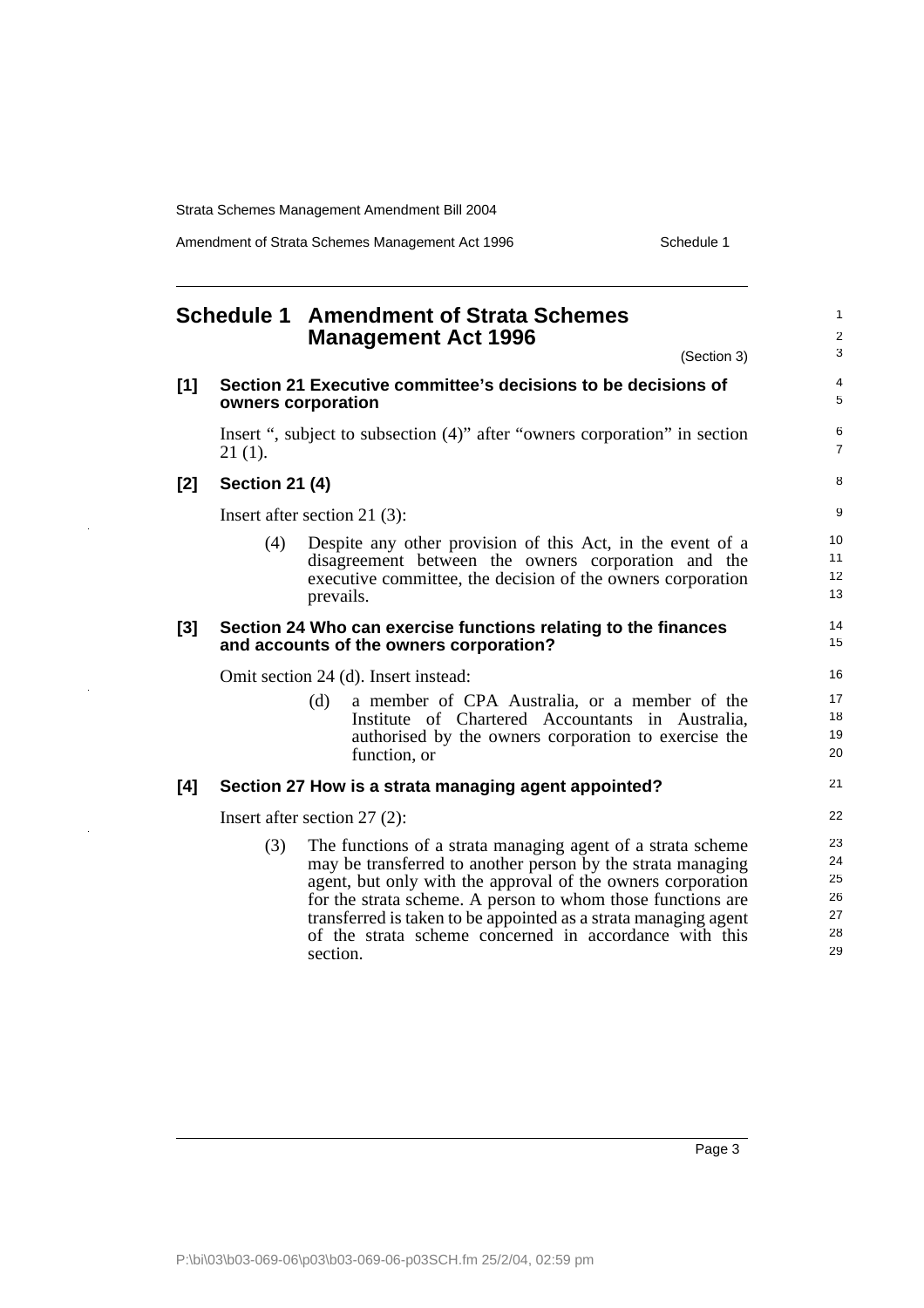Schedule 1 Amendment of Strata Schemes Management Act 1996

| [5]   |     | <b>Section 29A</b>    |                          |                                                                                                                                                                                                                                                                      | 1                           |
|-------|-----|-----------------------|--------------------------|----------------------------------------------------------------------------------------------------------------------------------------------------------------------------------------------------------------------------------------------------------------------|-----------------------------|
|       |     |                       | Insert after section 29: |                                                                                                                                                                                                                                                                      | 2                           |
|       | 29A |                       |                          | Functions that may only be delegated to member of executive<br>committee or strata managing agent                                                                                                                                                                    | 3<br>4                      |
|       |     | (1)                   |                          | The following functions of an owners corporation, executive<br>committee, chairperson, secretary or treasurer may not be<br>delegated to or conferred on any other person unless the<br>person is a member of the executive committee or a strata<br>managing agent: | 5<br>6<br>7<br>8<br>9<br>10 |
|       |     |                       | (a)                      | the preparation of estimates for the purposes of<br>section 75,                                                                                                                                                                                                      | 11                          |
|       |     |                       | (b)                      | the levying of contributions,                                                                                                                                                                                                                                        | 12                          |
|       |     |                       | (c)                      | the receiving of, acknowledging of, banking of or<br>accounting for money paid to the owners corporation,                                                                                                                                                            | 13<br>14                    |
|       |     |                       | (d)                      | having custody of any money paid to the owners<br>corporation or making payments from any such money,                                                                                                                                                                | 15<br>16                    |
|       |     |                       | (e)                      | the taking out of insurance required or permitted by this<br>Act,                                                                                                                                                                                                    | 17<br>18                    |
|       |     |                       | (f)                      | the conduct of meetings of the owners corporation and<br>handling of correspondence,                                                                                                                                                                                 | 19<br>20                    |
|       |     |                       | (g)                      | the maintenance of records required to be kept under<br>this Act,                                                                                                                                                                                                    | 21<br>22                    |
|       |     |                       | (h)                      | such other functions as may be prescribed by the<br>regulations.                                                                                                                                                                                                     | 23<br>24                    |
|       |     | (2)                   |                          | This section is subject to sections 24 and 32.<br>Note. Section 24 enables some of these functions to be exercised by<br>certain other specified persons.                                                                                                            | 25<br>26<br>27              |
| [6]   |     |                       |                          | Section 43 What can by-laws provide for?                                                                                                                                                                                                                             | 28                          |
|       |     |                       |                          | Omit "This section" from section 43 (2).                                                                                                                                                                                                                             | 29                          |
|       |     |                       |                          | Insert instead "Subsection (1)".                                                                                                                                                                                                                                     | 30                          |
| $[7]$ |     | <b>Section 43 (4)</b> |                          |                                                                                                                                                                                                                                                                      | 31                          |
|       |     |                       |                          | Insert after section 43 $(3)$ :                                                                                                                                                                                                                                      | 32                          |
|       |     | (4)                   |                          | A by-law has no force or effect to the extent that it is<br>inconsistent with this or any other Act or law.                                                                                                                                                          | 33<br>34                    |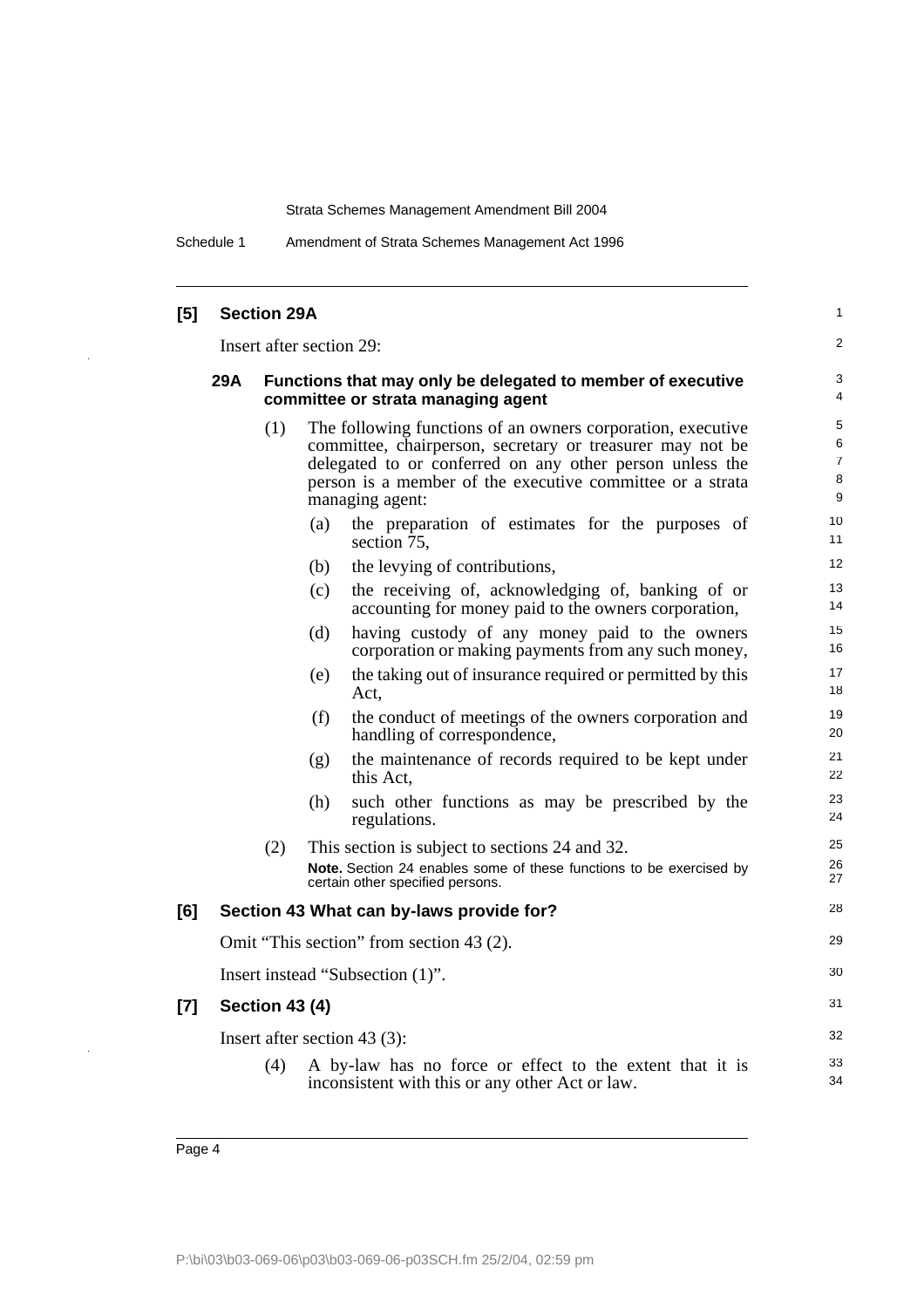$\ddot{\phantom{a}}$ 

 $\bar{z}$ 

 $\bar{\beta}$ 

| Amendment of Strata Schemes Management Act 1996 | Schedule 1 |
|-------------------------------------------------|------------|
|-------------------------------------------------|------------|

| [8]    |        |     | Section 45 How can an owners corporation enforce the by-laws?                                                                                                                                                                                                                                                                                                                                                  | 1                                |
|--------|--------|-----|----------------------------------------------------------------------------------------------------------------------------------------------------------------------------------------------------------------------------------------------------------------------------------------------------------------------------------------------------------------------------------------------------------------|----------------------------------|
|        |        |     | Insert at the end of the section (but before the note):                                                                                                                                                                                                                                                                                                                                                        | $\overline{c}$                   |
|        |        | (2) | A notice cannot be issued under this section unless a<br>resolution approving the issue of the notice, or the issue of<br>notices for the type of contravention concerned, has first been<br>passed by the owners corporation or the executive committee<br>of the owners corporation.                                                                                                                         | 3<br>4<br>5<br>6<br>7            |
|        |        | (3) | Subsection (2) does not apply to the issue of a notice under<br>this section by a strata managing agent if that function has<br>been delegated to the strata managing agent in accordance<br>with this Act.                                                                                                                                                                                                    | 8<br>9<br>10<br>11               |
| [9]    |        |     | <b>Section 51 Application of Division</b>                                                                                                                                                                                                                                                                                                                                                                      | 12                               |
|        |        |     | Insert "(including, for example, a licence to use the whole or any specified<br>part of the common property in a particular manner or for particular<br>purposes)" after "common property" in section 51 (1) (b).                                                                                                                                                                                              | 13<br>14<br>15                   |
| $[10]$ |        |     | Chapter 3, Part 2, heading and introductory note                                                                                                                                                                                                                                                                                                                                                               | 16                               |
|        |        |     | Omit the heading and introductory note. Insert instead:                                                                                                                                                                                                                                                                                                                                                        | 17                               |
|        | Part 2 |     | Maintenance, repairs, alteration and use of<br>common property and fire safety<br><b>inspections</b><br><b>Introductory note.</b> This Part sets out the duties of an owners<br>corporation to maintain and repair the property of a strata scheme and                                                                                                                                                         | 18<br>19<br>20<br>21<br>22       |
|        |        |     | to arrange access for fire safety inspections. Certain powers are given to<br>an owners corporation to recover money for work required to be carried<br>out and to enter property to carry out certain necessary work. The Part<br>also deals with certain powers of an owners corporation in relation to<br>alterations or additions to common property and the granting of licences<br>over common property. | 23<br>24<br>25<br>26<br>27<br>28 |
| $[11]$ |        |     | Sections 65A-65C                                                                                                                                                                                                                                                                                                                                                                                               | 29                               |
|        |        |     | Insert after section 65:                                                                                                                                                                                                                                                                                                                                                                                       | 30                               |
|        | 65A    |     | Owners corporation may make or authorise changes to<br>common property                                                                                                                                                                                                                                                                                                                                         | 31<br>32                         |
|        |        | (1) | For the purpose of improving or enhancing the common<br>property, an owners corporation or an owner of a lot may take<br>any of the following action, but only if a special resolution has                                                                                                                                                                                                                     | 33<br>34<br>35                   |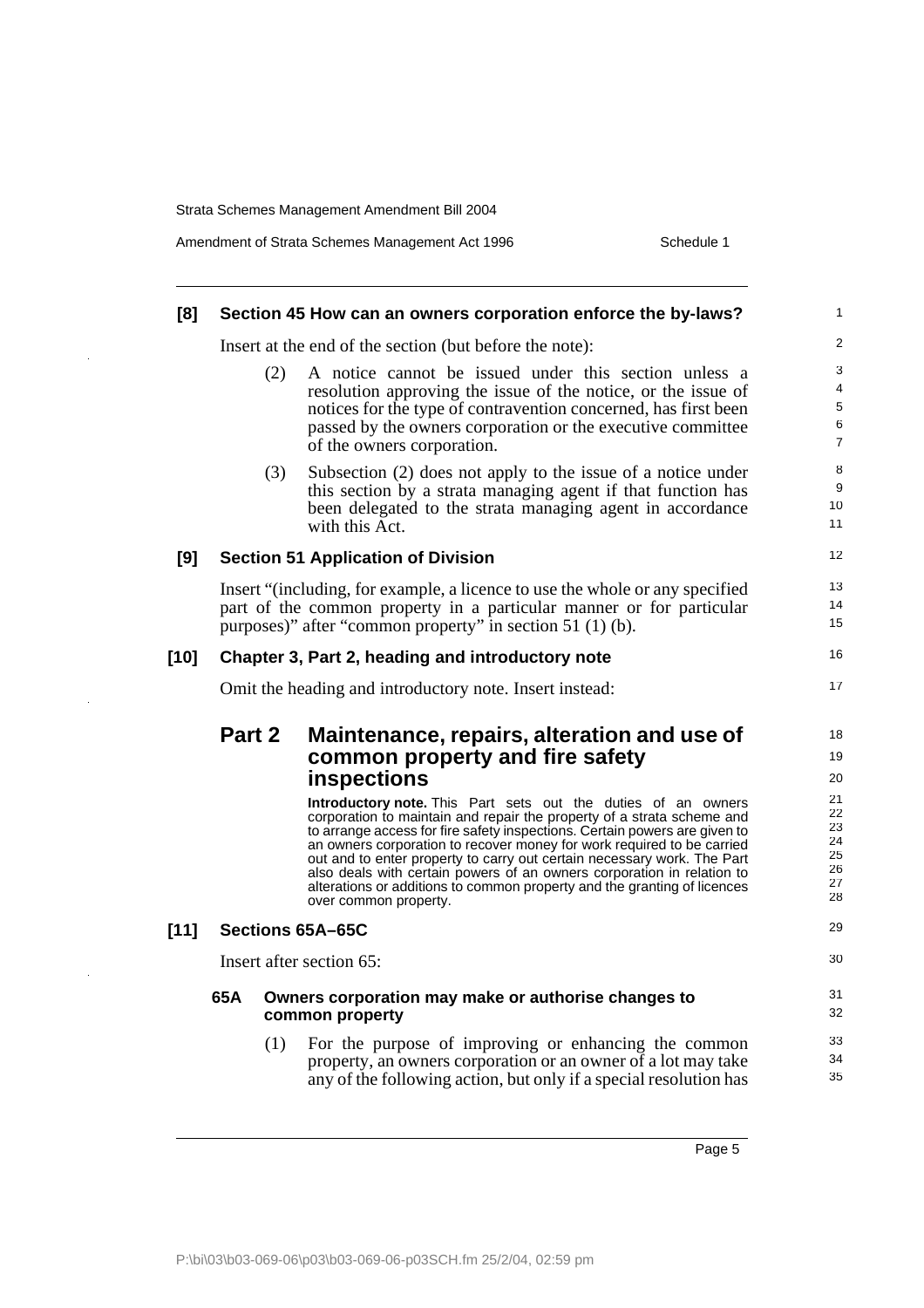first been passed at a general meeting of the owners corporation that specifically authorises the taking of the particular action proposed:

- (a) add to the common property,
- (b) alter the common property,
- (c) erect a new structure on the common property.
- (2) A special resolution that authorises action to be taken under subsection (1) in relation to the common property by an owner of a lot may specify whether the ongoing maintenance of the common property once the action has been taken is the responsibility of the owners corporation or the owner.
- (3) If a special resolution under this section does not specify who has the ongoing maintenance of the common property concerned, the owners corporation has the responsibility for the ongoing maintenance.
- (4) A special resolution under this section that allows an owner of a lot to take action in relation to certain common property and provides that the ongoing maintenance of that common property after the action is taken is the responsibility of the owner has no effect unless:
	- (a) the owners corporation obtains the written consent of the owner to the making of a by-law to provide for the maintenance of the common property by the owner, and
	- (b) the owners corporation makes such a by-law.
- (5) A by-law made for the purposes of this section:
	- (a) may require, for the maintenance of the common property, the payment of money by the owner concerned at specified times or as determined by the owners corporation, and
	- (b) must not be amended or repealed unless a special resolution has first been passed at a general meeting of the owners corporation and the owners corporation has obtained the written consent of the owner concerned.
- (6) The provisions of sections  $52(3)$ ,  $54(2)$  and  $(3)$  and  $55$  apply to a by-law made for the purposes of this section in the same way as those provisions apply to a by-law to which Division 4 of Part 5 of Chapter 2 applies.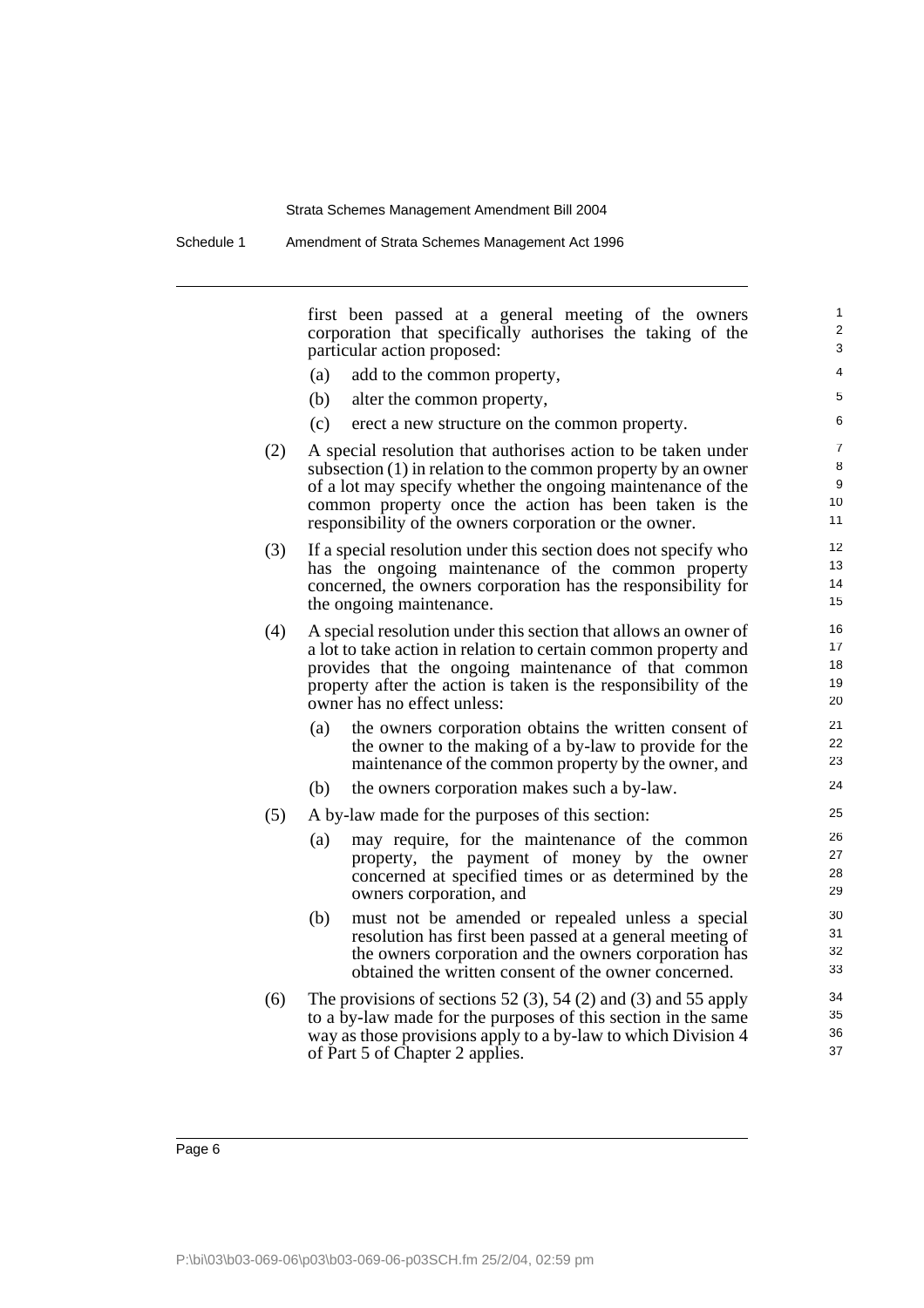Amendment of Strata Schemes Management Act 1996 Schedule 1

### **65B Owners corporation may grant licence to use common property**

- (1) An owners corporation may grant a licence to an owner of a lot to use common property in a particular manner or for particular purposes if the owners corporation has approved the granting of the licence by special resolution passed at a general meeting of the owners corporation.
- (2) A licence may be granted subject to terms and conditions. **Note.** Division 4 of Part 5 of Chapter 2 enables owners corporations to make by-laws granting exclusive use rights and special privileges (including licences) in relation to common property.

#### **65C What are the duties of an owners corporation in relation to fire safety inspections**

- (1) A person authorised to carry out an inspection under the *Environmental Planning and Assessment Act 1979* of a building or premises for purposes relating to fire safety may give a notice in writing to an owners corporation for a strata scheme requiring the owners corporation to ensure that access is provided, within a period or at a time specified in the notice, to the common property of the strata scheme and, if so specified, some or all of the individual lots in the strata scheme.
- (2) An owners corporation must comply with a requirement of a notice given to the owners corporation under this section.

Maximum penalty: 20 penalty units.

- (3) It is a defence to a prosecution for an offence against subsection (2) consisting of a failure to ensure that access is provided to a lot in a strata scheme if the owners corporation establishes that the owner or occupier of the lot refused to allow the access or could not be contacted by the owners corporation.
- (4) For the purposes of the *Environmental Planning and Assessment Act 1979*, access to a building or premises or part of a building or premises given to a person in accordance with this section, or in accordance with an order of an Adjudicator made under section 145 for the purposes of this section, is taken to be a permission given to that person by the occupier of the building, premises or part to enter the premises and carry out the inspection concerned.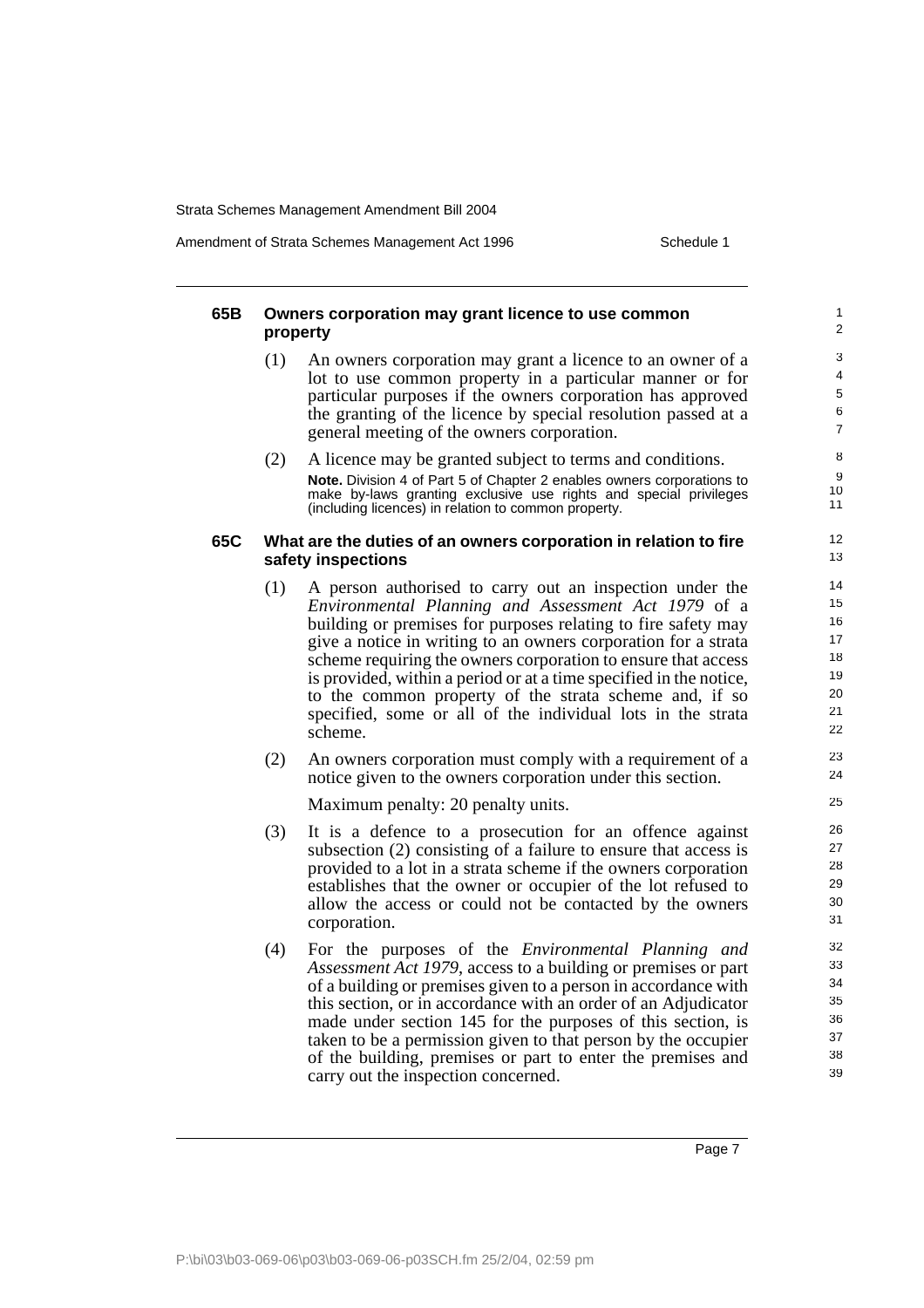| $[12]$ |     | sinking fund       | Section 72 Distribution of surplus money in administrative fund or                                                                                                                                                                                                                                                                                                                                         | $\mathbf{1}$<br>$\overline{2}$         |
|--------|-----|--------------------|------------------------------------------------------------------------------------------------------------------------------------------------------------------------------------------------------------------------------------------------------------------------------------------------------------------------------------------------------------------------------------------------------------|----------------------------------------|
|        |     |                    | Omit "An order" from section 72 (4).                                                                                                                                                                                                                                                                                                                                                                       | 3                                      |
|        |     |                    | Insert instead "An application for an order".                                                                                                                                                                                                                                                                                                                                                              | 4                                      |
| $[13]$ |     |                    | Section 75 Estimates to be prepared of contributions to<br>administrative and sinking funds                                                                                                                                                                                                                                                                                                                | 5<br>6                                 |
|        |     |                    | Insert after section $75(3)$ :                                                                                                                                                                                                                                                                                                                                                                             | $\overline{7}$                         |
|        |     | (4)                | In estimating amounts to be credited to the sinking fund, an<br>owners corporation that is required to prepare a plan under<br>section 75A is to take into account anticipated major<br>expenditure identified in the plan for the 10-year period to<br>which the plan relates.                                                                                                                            | 8<br>9<br>10<br>11<br>12               |
|        |     | (5)                | An owners corporation of a large strata scheme must include<br>in the estimates prepared under this section at an annual<br>general meeting specific amounts in relation to each item or<br>matter on which the owners corporation intends to expend<br>money, or on which the owners corporation is aware money<br>will be likely to be expended, in the period until the next<br>annual general meeting. | 13<br>14<br>15<br>16<br>17<br>18<br>19 |
| $[14]$ |     | <b>Section 75A</b> |                                                                                                                                                                                                                                                                                                                                                                                                            | 20                                     |
|        |     |                    | Insert after section 75:                                                                                                                                                                                                                                                                                                                                                                                   | 21                                     |
|        | 75A |                    | Owners corporation to prepare 10-year sinking fund plans                                                                                                                                                                                                                                                                                                                                                   | 22                                     |
|        |     | (1)                | This section applies to owners corporations established on or<br>after the commencement of this section.                                                                                                                                                                                                                                                                                                   | 23<br>24                               |
|        |     | (2)                | An owners corporation to which this section applies is to<br>prepare a plan of anticipated major expenditure to be met<br>from the sinking fund over the 10-year period commencing on<br>the first annual general meeting of the owners corporation.                                                                                                                                                       | 25<br>26<br>27<br>28                   |
|        |     | (3)                | The initial plan is to be finalised by the end of the second<br>annual general meeting of the owners corporation.                                                                                                                                                                                                                                                                                          | 29<br>30                               |
|        |     | (4)                | The plan is to be reviewed and (if necessary) adjusted no later<br>than at the fifth annual general meeting of the owners<br>corporation.                                                                                                                                                                                                                                                                  | 31<br>32<br>33                         |

 $\overline{a}$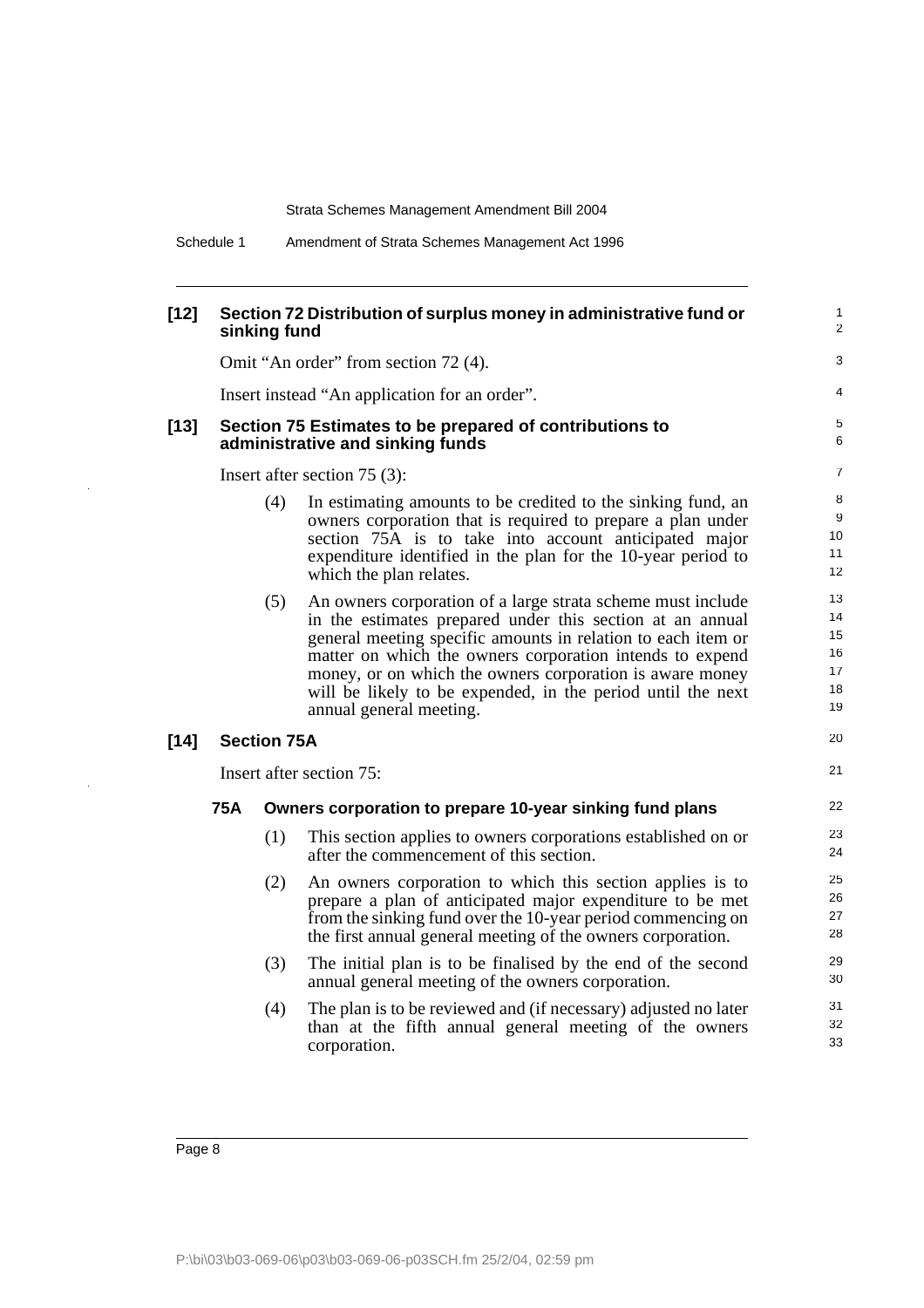$[15]$ 

 $\ddot{\phantom{a}}$ 

## Amendment of Strata Schemes Management Act 1996 Schedule 1

|     | (5)               | An owners corporation to which this section applies is to<br>prepare a plan as referred to in subsection (2) for each 10-year<br>period following the period referred to in that subsection and<br>is to finalise and review the plan in accordance with the<br>requirements of subsections (3) and (4) at the corresponding<br>annual general meetings in the relevant 10-year period.                                                    | $\mathbf{1}$<br>$\overline{2}$<br>3<br>$\overline{\mathbf{4}}$<br>5<br>6 |
|-----|-------------------|--------------------------------------------------------------------------------------------------------------------------------------------------------------------------------------------------------------------------------------------------------------------------------------------------------------------------------------------------------------------------------------------------------------------------------------------|--------------------------------------------------------------------------|
|     | (6)               | An owners corporation may engage expert assistance in the<br>preparation of a plan under this section.                                                                                                                                                                                                                                                                                                                                     | $\overline{7}$<br>8                                                      |
|     | (7)               | The regulations may extend the operation of this section to all<br>owners corporations or to such classes of owners corporations<br>established before the commencement of this section as are<br>specified in the regulations.                                                                                                                                                                                                            | 9<br>10<br>11<br>12                                                      |
|     | (8)               | A regulation referred to in subsection $(7)$ may make necessary<br>modifications to the application of any provision of this<br>section to an owners corporation established before the<br>commencement of this section.                                                                                                                                                                                                                   | 13<br>14<br>15<br>16                                                     |
|     |                   | <b>Chapter 3, Part 3, Division 3</b>                                                                                                                                                                                                                                                                                                                                                                                                       | 17                                                                       |
|     |                   | Insert after section 80:                                                                                                                                                                                                                                                                                                                                                                                                                   | 18                                                                       |
|     | <b>Division 3</b> | <b>Restrictions on spending</b>                                                                                                                                                                                                                                                                                                                                                                                                            | 19                                                                       |
| 80A |                   | Limit on spending by executive committees of large strata<br>schemes                                                                                                                                                                                                                                                                                                                                                                       | 20<br>21                                                                 |
|     | (1)               | If a specific amount has been determined as referred to in<br>section 75 (5) for expenditure on any item or matter, the<br>executive committee of the owners corporation concerned<br>must not, in the period until the annual general meeting next<br>occurring after the determination was made, spend on the item<br>or matter an amount greater than that determined amount for<br>expenditure on the item or matter plus 10 per cent. | 22<br>23<br>24<br>25<br>26<br>27<br>28                                   |
|     | (2)               | The owners corporation of a large strata scheme may by<br>resolution at a general meeting remove the limitation imposed<br>by subsection (1) generally or in relation to any particular<br>item or matter.                                                                                                                                                                                                                                 | 29<br>30<br>31<br>32                                                     |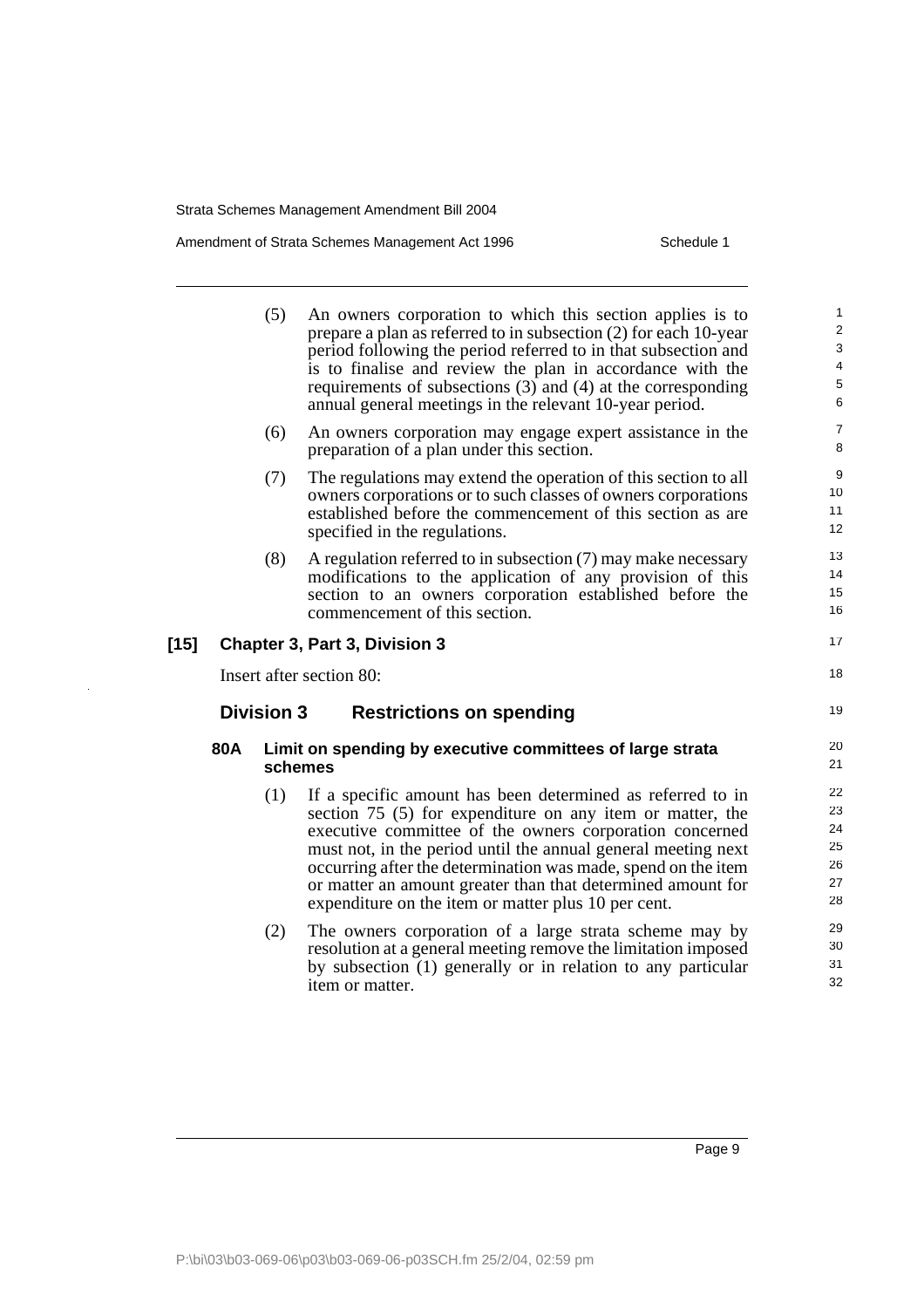Schedule 1 Amendment of Strata Schemes Management Act 1996

### **80B Quotations to be obtained for certain items of expenditure by large strata schemes**

An owners corporation of a large strata scheme must obtain at least 2 quotations in relation to proposed expenditure in respect of any one item or matter if the proposed expenditure will exceed an amount prescribed by the regulations for the purposes of this section.

#### **80C Exceptions in relation to emergencies**

Sections 80A (1) and 80B do not apply to expenditure undertaken for emergency purposes, including, for example, expenditure to remedy any of the following:

- (a) burst or blocked water or sewerage pipes,
- (b) serious damage caused by fire or by storm or any other natural disaster,
- (c) unexpected electrical or security system failure,
- (d) glass breakages that affect the security of any building in the strata scheme or could result in damage to the inside of any such building.

### **80D Legal action to be approved by general meeting**

- (1) An owners corporation or executive committee of an owners corporation must not seek legal advice or the provision of any other legal services, or initiate legal action, for which any payment may be required unless a resolution is passed at a general meeting of the owners corporation approving the seeking of the advice or services or the taking of that action.
- (2) The regulations may make provision for or with respect to exempting any type of legal service or legal action from the operation of this section.

### **[16] Section 87 What other insurance must an owners corporation take out?**

Omit "must be taken out with an approved insurer and" from section 87 (2).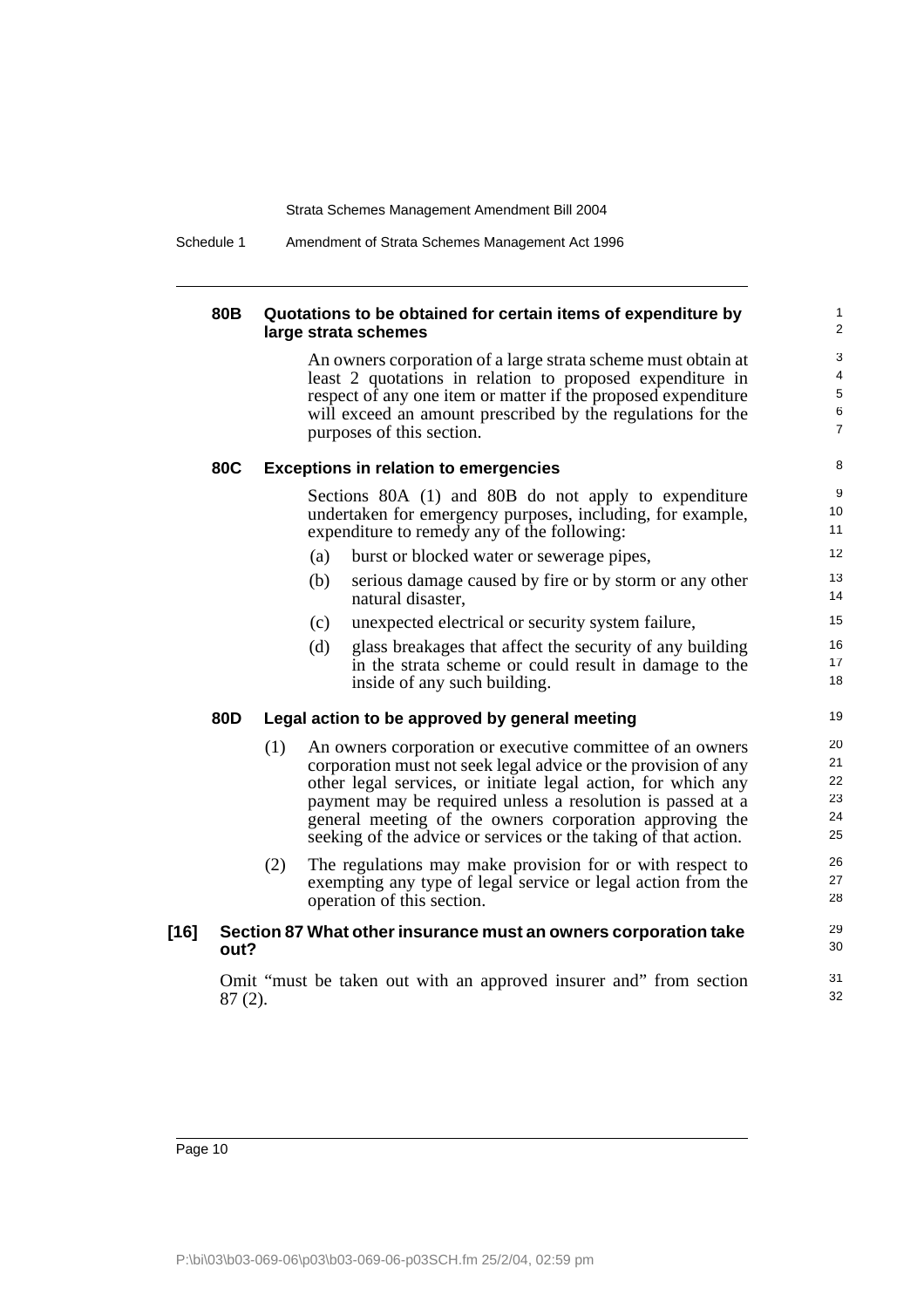$\bar{z}$ 

 $\ddot{\phantom{a}}$ 

| Amendment of Strata Schemes Management Act 1996 | Schedule 1 |
|-------------------------------------------------|------------|
|-------------------------------------------------|------------|

| $[17]$ |     | <b>Section 88A</b> |                                                                                                                                                                                                                                                         | 1                    |
|--------|-----|--------------------|---------------------------------------------------------------------------------------------------------------------------------------------------------------------------------------------------------------------------------------------------------|----------------------|
|        |     |                    | Insert after section 88:                                                                                                                                                                                                                                | 2                    |
|        | 88A |                    | Insurance must be taken out with approved insurer                                                                                                                                                                                                       | 3                    |
|        |     |                    | Any insurance that is taken out in accordance with this<br>Division must be taken out with an approved insurer.                                                                                                                                         | 4<br>5               |
| $[18]$ |     |                    | Section 104 Certain records to be retained for prescribed period                                                                                                                                                                                        | 6                    |
|        |     |                    | Omit "the period".                                                                                                                                                                                                                                      | 7                    |
|        |     |                    | Insert instead "5 years or such other period as may be".                                                                                                                                                                                                | 8                    |
| $[19]$ |     | <b>Section 107</b> |                                                                                                                                                                                                                                                         | 9                    |
|        |     |                    | Omit the section. Insert instead:                                                                                                                                                                                                                       | 10                   |
|        | 107 |                    | Auditing of accounts and financial statements                                                                                                                                                                                                           | 11                   |
|        |     | (1)                | An owners corporation may determine that the accounts and<br>financial statements of the owners corporation are to be<br>audited.                                                                                                                       | 12<br>13<br>14       |
|        |     | (2)                | However, the owners corporation of a large strata scheme<br>must ensure that the accounts and financial statements of the<br>owners corporation are audited before presentation to the<br>annual general meeting.                                       | 15<br>16<br>17<br>18 |
|        |     | (3)                | Any auditing of the accounts and financial statements of an<br>owners corporation under this section must be carried out in<br>accordance with the Australian Auditing Standards, unless<br>the strata scheme concerned comprises not more than 2 lots. | 19<br>20<br>21<br>22 |
| $[20]$ |     |                    | Section 108 Inspection of records of owners corporation                                                                                                                                                                                                 | 23                   |
|        |     |                    | Omit "in writing" from section 108 (1).                                                                                                                                                                                                                 | 24                   |
| $[21]$ |     |                    | Section 109 Certificate by owners corporation as to financial and<br>other matters relating to lot                                                                                                                                                      | 25<br>26             |
|        |     |                    | Omit "in writing" from section 109 (1).                                                                                                                                                                                                                 | 27                   |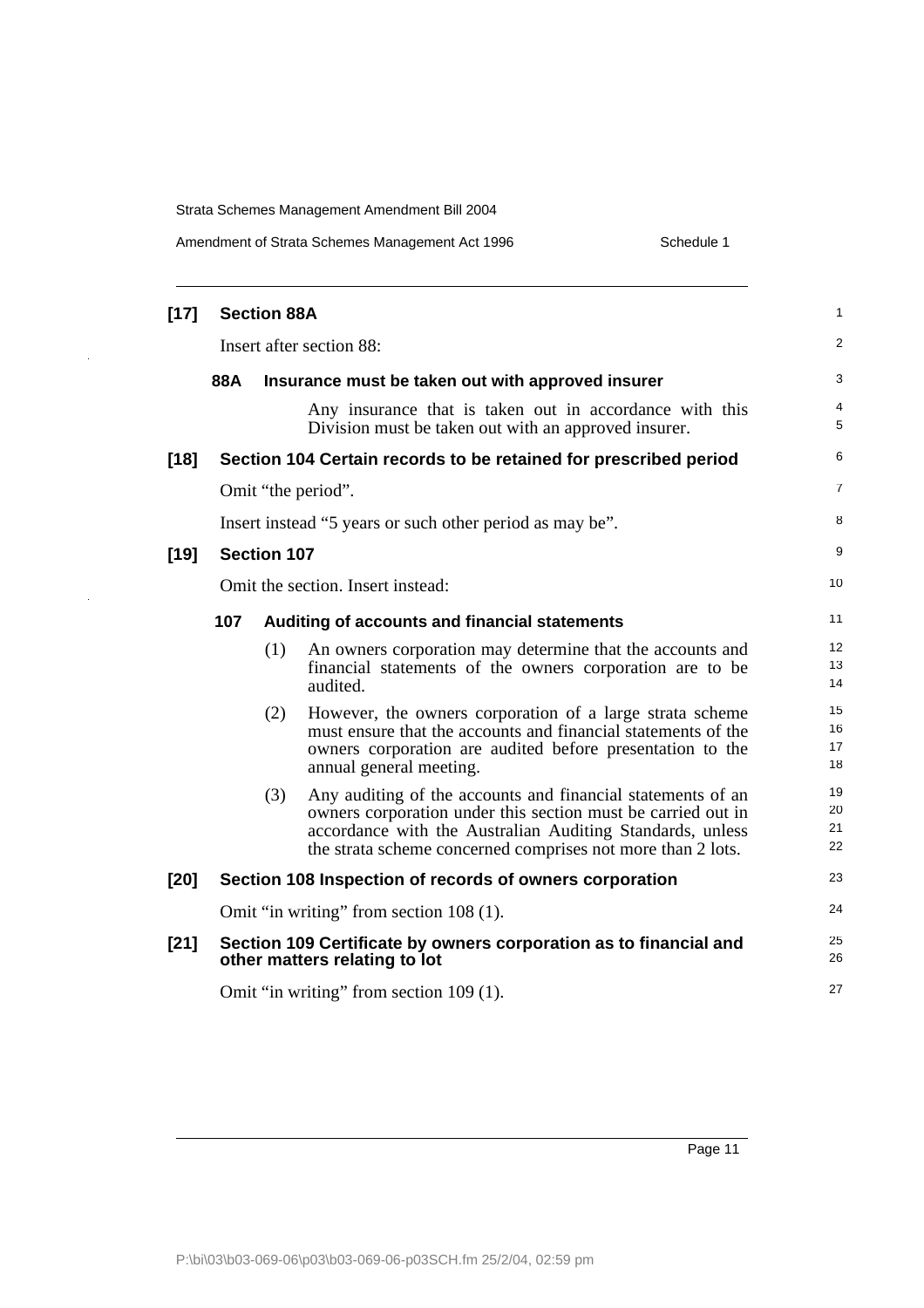Schedule 1 Amendment of Strata Schemes Management Act 1996

| $[22]$ | <b>Section 115A</b>               |         |       |                                                                                                                                                                                                                                                                                                                          | 1                                        |
|--------|-----------------------------------|---------|-------|--------------------------------------------------------------------------------------------------------------------------------------------------------------------------------------------------------------------------------------------------------------------------------------------------------------------------|------------------------------------------|
|        | Insert after section 115:         |         |       |                                                                                                                                                                                                                                                                                                                          | 2                                        |
|        | 115A                              | payable |       | Owners corporation to give information on contributions                                                                                                                                                                                                                                                                  | 3<br>$\overline{4}$                      |
|        |                                   | scheme. |       | An owners corporation of a strata scheme for a retirement<br>village (within the meaning of the Retirement Villages<br>Act 1999) must, if requested by the operator of the retirement<br>village, give a statement in writing specifying the amount of<br>current contributions levied on a particular lot in the strata | 5<br>6<br>$\overline{7}$<br>8<br>9<br>10 |
| $[23]$ |                                   |         |       | Section 123 What action can be taken if there is a dispute,<br>complaint or problem concerning a strata scheme?                                                                                                                                                                                                          | 11<br>12                                 |
|        | Insert at the end of the section: |         |       |                                                                                                                                                                                                                                                                                                                          | 13                                       |
|        | (2)                               |         |       | The regulations may make provision for or with respect to<br>excluding a particular class or classes of strata schemes from<br>any or all of the provisions of this Chapter.                                                                                                                                             | 14<br>15<br>16                           |
| $[24]$ |                                   |         |       | Section 125 Registrar to be satisfied that mediation has been<br>attempted before accepting application                                                                                                                                                                                                                  | 17<br>18                                 |
|        |                                   |         |       | Omit section 125 (1) and (2). Insert instead:                                                                                                                                                                                                                                                                            | 19                                       |
|        | (1)                               |         |       | The Registrar must not accept an application for an order<br>under this Chapter unless:                                                                                                                                                                                                                                  | 20<br>21                                 |
|        |                                   | (a)     |       | mediation under Part 2 or otherwise has been attempted<br>but was unsuccessful, or                                                                                                                                                                                                                                       | 22<br>23                                 |
|        |                                   | (b)     |       | the Registrar considers that mediation is unnecessary or<br>inappropriate in the circumstances, or                                                                                                                                                                                                                       | 24<br>25                                 |
|        |                                   | (c)     |       | the application is for any of the following:                                                                                                                                                                                                                                                                             | 26                                       |
|        |                                   |         | (i)   | an order under section 162 for the appointment of<br>a strata managing agent,                                                                                                                                                                                                                                            | 27<br>28                                 |
|        |                                   |         | (ii)  | an interim order under section 170 or stay of the<br>operation of an order under section 180,                                                                                                                                                                                                                            | 29<br>30                                 |
|        |                                   |         | (iii) | a variation or revocation of an order under section<br>171 $(2)$ , 190 or 191,                                                                                                                                                                                                                                           | 31<br>32                                 |
|        |                                   |         | (iv)  | an order under section 182 (authorising certain<br>acts during initial period),                                                                                                                                                                                                                                          | 33<br>34                                 |

÷.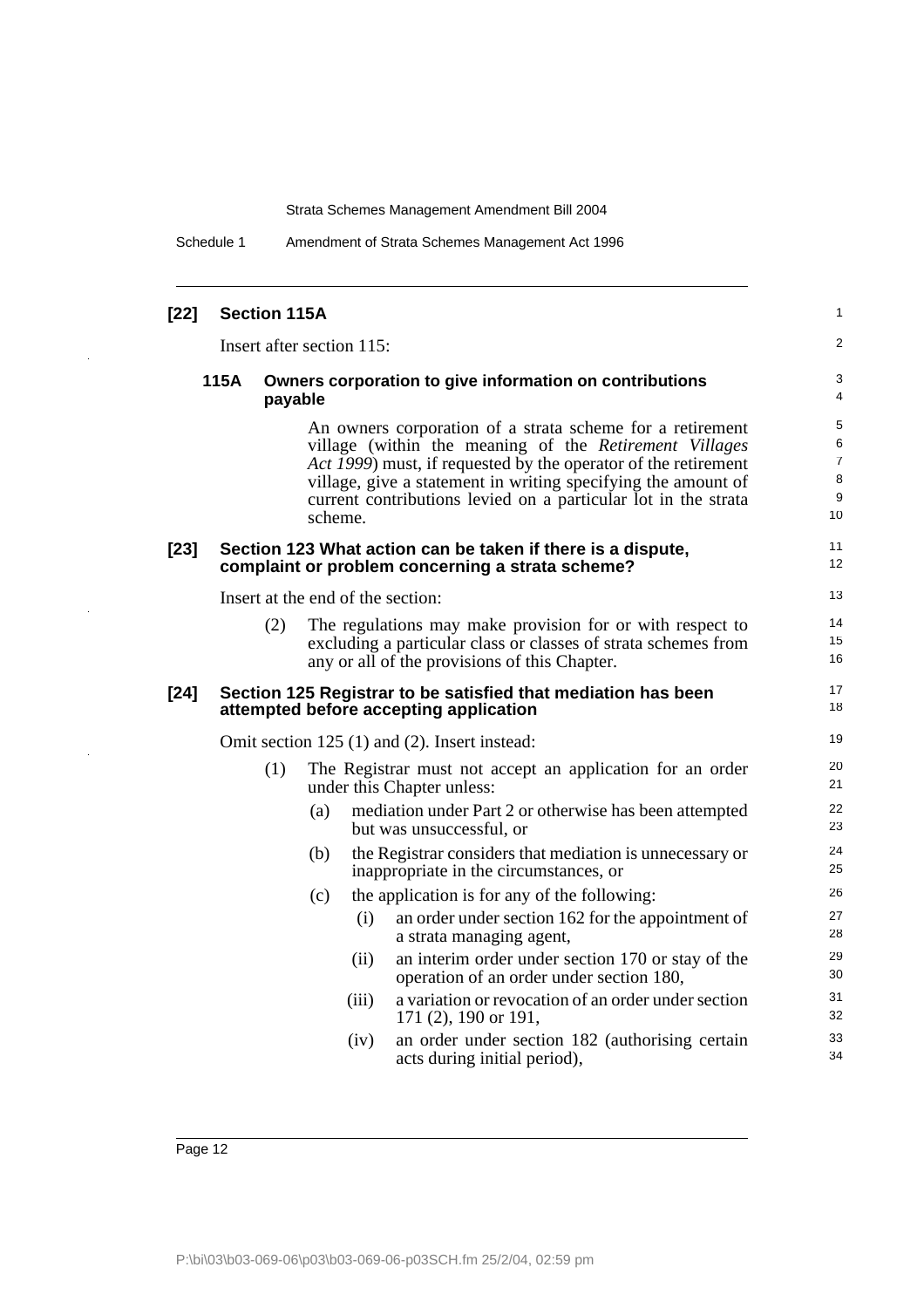$\bar{\beta}$ 

l.

Amendment of Strata Schemes Management Act 1996 Schedule 1

|        |                   | (v)                              | an order for allocation of unit entitlements under<br>section 183,                                                                                                                                                                                                                                       |  |  |  |  |
|--------|-------------------|----------------------------------|----------------------------------------------------------------------------------------------------------------------------------------------------------------------------------------------------------------------------------------------------------------------------------------------------------|--|--|--|--|
|        |                   | (vi)                             | an order under Part 6.                                                                                                                                                                                                                                                                                   |  |  |  |  |
| $[25]$ |                   | mediation sessions               | Section 131 Agreements and arrangements arising from                                                                                                                                                                                                                                                     |  |  |  |  |
|        |                   | Insert after section 131 $(2)$ : |                                                                                                                                                                                                                                                                                                          |  |  |  |  |
|        | (2A)              |                                  | Without limiting subsection (1), an Adjudicator may make an<br>order under that subsection that gives effect to the terms of a<br>written agreement signed during a mediation session by<br>persons who were parties to the mediation.                                                                   |  |  |  |  |
|        | (2B)              |                                  | A mediator may request the Registrar to refer a matter to an<br>Adjudicator for the making of an order under this section, but<br>only with the consent of the parties to the mediation.                                                                                                                 |  |  |  |  |
| $[26]$ |                   |                                  | Section 138 General power of Adjudicator to make orders to settle<br>disputes or rectify complaints                                                                                                                                                                                                      |  |  |  |  |
|        |                   |                                  | Insert ", $65A$ or $65B$ " after " $62$ (3)" in section 138 (3) (c).                                                                                                                                                                                                                                     |  |  |  |  |
| $[27]$ |                   |                                  | Section 145 Order for entry to lot                                                                                                                                                                                                                                                                       |  |  |  |  |
|        |                   |                                  | Omit section 145 (1). Insert instead:                                                                                                                                                                                                                                                                    |  |  |  |  |
|        | (1)               | following purposes:              | An Adjudicator may make an order requiring the occupier of<br>a lot or part of a lot to allow access to the lot for any of the                                                                                                                                                                           |  |  |  |  |
|        |                   | (a)                              | to enable the owners corporation to carry out any work<br>referred to in section $65$ (1) or to determine whether<br>such work needs to be carried out,                                                                                                                                                  |  |  |  |  |
|        |                   | (b)                              | to enable an inspection referred to in section 65C to be<br>carried out.                                                                                                                                                                                                                                 |  |  |  |  |
| $[28]$ | certain functions |                                  | Section 162 Order appointing strata managing agent to exercise                                                                                                                                                                                                                                           |  |  |  |  |
|        |                   |                                  | Omit section 162 (3). Insert instead:                                                                                                                                                                                                                                                                    |  |  |  |  |
|        | (3)               | circumstances                    | Order may be made without application in certain                                                                                                                                                                                                                                                         |  |  |  |  |
|        |                   |                                  | An Adjudicator may make an order under this section,<br>without an application having been made for the order, but<br>only if satisfied that the management structure of a strata<br>scheme the subject of an application under this Chapter is not<br>functioning or is not functioning satisfactorily. |  |  |  |  |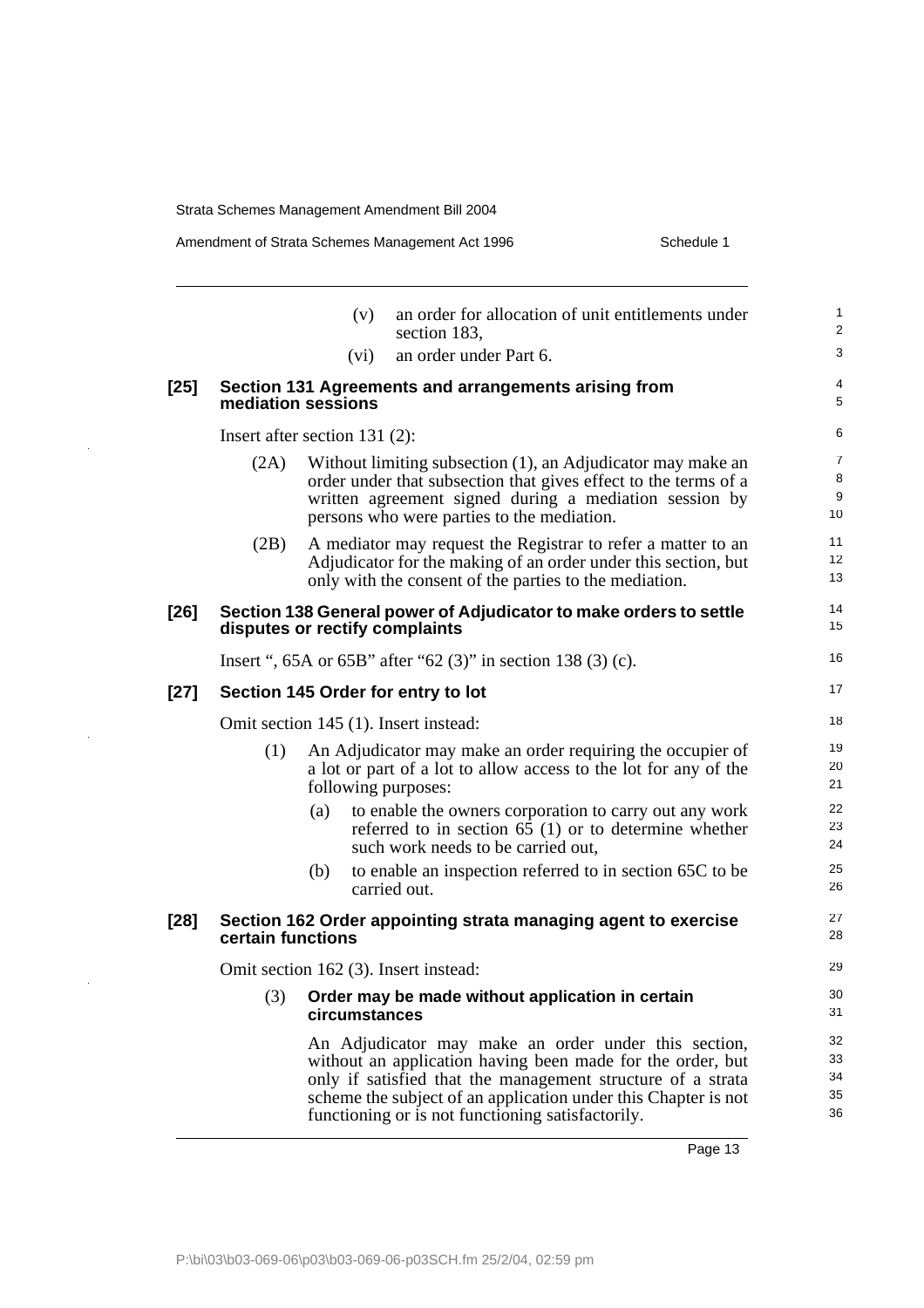|        | (3A)                                              |     | Order may be made on application in certain<br>circumstances                                                                                                                                            | $\mathbf{1}$<br>2        |  |  |
|--------|---------------------------------------------------|-----|---------------------------------------------------------------------------------------------------------------------------------------------------------------------------------------------------------|--------------------------|--|--|
|        |                                                   |     | An Adjudicator may make an order under this section, on<br>application, but only if satisfied that:                                                                                                     | 3<br>4                   |  |  |
|        |                                                   | (a) | the management structure of a strata scheme the subject<br>of an application under this Chapter is not functioning<br>or is not functioning satisfactorily, or                                          | 5<br>6<br>$\overline{7}$ |  |  |
|        |                                                   | (b) | an owners corporation has failed to comply with a<br>requirement imposed on the owners corporation by an<br>order made under this Act, or                                                               | 8<br>9<br>10             |  |  |
|        |                                                   | (c) | an owners corporation has failed to perform one or<br>more of its duties, or                                                                                                                            | 11<br>12                 |  |  |
|        |                                                   | (d) | an owners corporation owes a judgment debt.                                                                                                                                                             | 13                       |  |  |
| $[29]$ | Section 162 (4) (b)                               |     |                                                                                                                                                                                                         | 14                       |  |  |
|        | Omit section 162 (4) (b) and (c). Insert instead: |     |                                                                                                                                                                                                         |                          |  |  |
|        |                                                   | (b) | have given consent in writing to the appointment,<br>which consent, in the case of a strata managing agent<br>that is a corporation, may be given by the chief<br>executive officer of the corporation. | 16<br>17<br>18<br>19     |  |  |
| $[30]$ |                                                   |     | Section 163 Dismissal of application on certain grounds                                                                                                                                                 | 20                       |  |  |
|        | Omit section $163$ (1).                           |     |                                                                                                                                                                                                         | 21                       |  |  |
| $[31]$ | <b>Section 163 (2)</b>                            |     |                                                                                                                                                                                                         | 22                       |  |  |
|        | occurring.                                        |     | Insert "for an order under this Part" after "application" where firstly                                                                                                                                 | 23<br>24                 |  |  |
| $[32]$ |                                                   |     | Section 171 Variation or revocation of order by Adjudicator                                                                                                                                             | 25                       |  |  |
|        | $171(2)$ .                                        |     | Insert ", whether or not on application," after "varying an order" in section                                                                                                                           | 26<br>27                 |  |  |
| $[33]$ | <b>Section 171 (3)</b>                            |     |                                                                                                                                                                                                         | 28                       |  |  |
|        | Insert after section $171(2)$ :                   |     |                                                                                                                                                                                                         | 29                       |  |  |
|        | (3)                                               |     | An application under this section may be made by any of the<br>following persons:                                                                                                                       | 30<br>31                 |  |  |
|        |                                                   | (a) | the owners corporation,                                                                                                                                                                                 | 32                       |  |  |
|        |                                                   |     |                                                                                                                                                                                                         |                          |  |  |

Schedule 1 Amendment of Strata Schemes Management Act 1996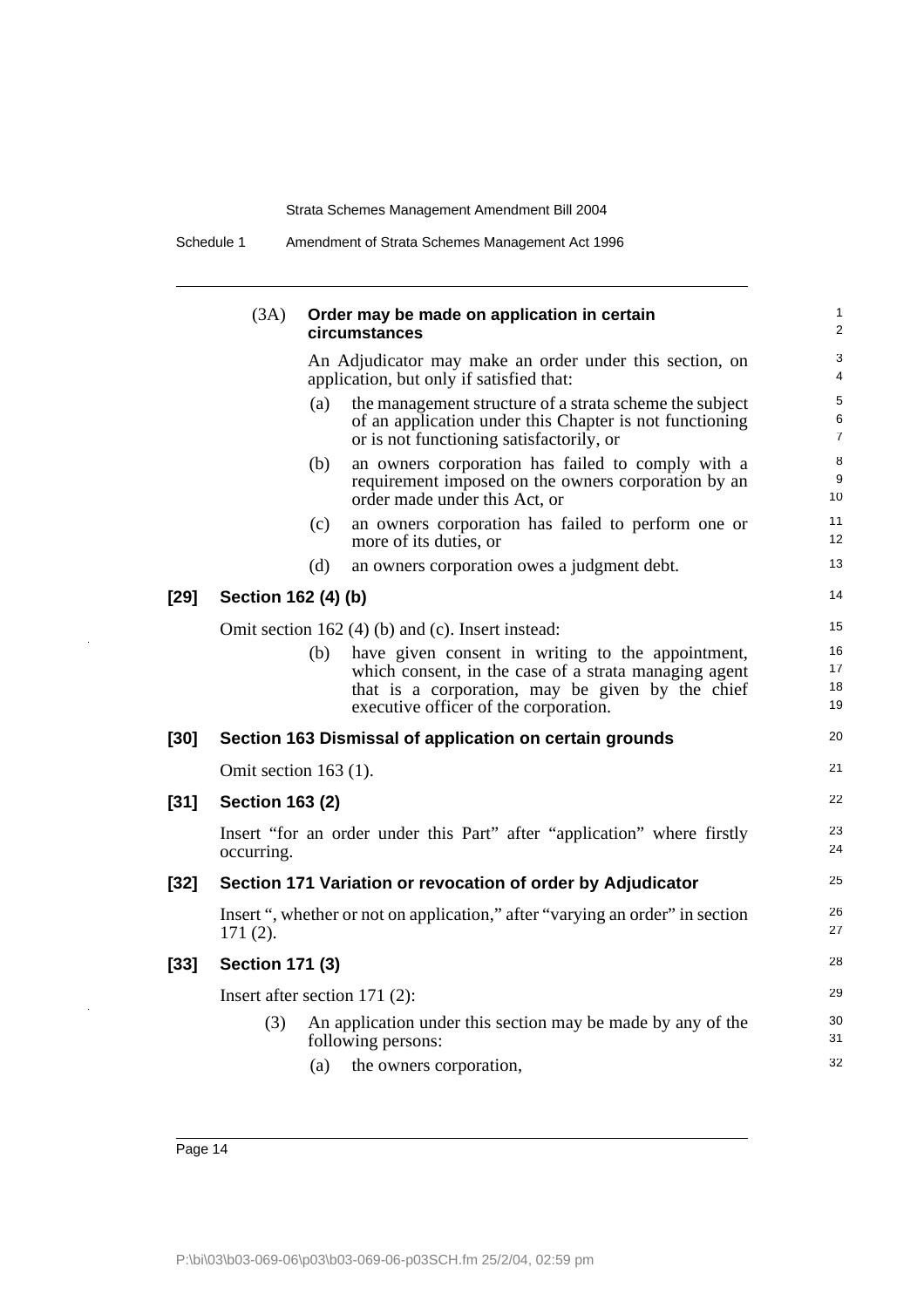[34]

J,

|      |                     | (b)   | the lessor of a leasehold strata scheme,                                                                                                                   | 1                     |
|------|---------------------|-------|------------------------------------------------------------------------------------------------------------------------------------------------------------|-----------------------|
|      |                     | (c)   | the applicant for the original order,                                                                                                                      | $\overline{2}$        |
|      |                     | (d)   | any person who made a written submission on the<br>application for the original order,                                                                     | 3<br>4                |
|      |                     | (e)   | any other person who is required by the original order<br>to do or refrain from doing a specified act.                                                     | $\sqrt{5}$<br>6       |
|      | <b>Section 183B</b> |       |                                                                                                                                                            | $\overline{7}$        |
|      |                     |       | Insert after section 183A:                                                                                                                                 | 8                     |
| 183B |                     |       | Orders for appointment of strata managing agent                                                                                                            | 9                     |
|      | (1)                 |       | Order appointing strata managing agent to exercise<br>functions of owners corporation                                                                      | 10<br>11              |
|      |                     |       | The Tribunal may, on its own motion, make an order<br>appointing a person as a strata managing agent:                                                      | 12 <sup>2</sup><br>13 |
|      |                     | (a)   | to exercise all the functions of an owners corporation,<br><sub>or</sub>                                                                                   | 14<br>15              |
|      |                     | (b)   | specified functions of an<br>exercise<br>to<br>owners<br>corporation, or                                                                                   | 16<br>17              |
|      |                     | (c)   | to exercise all the functions other than specified<br>functions of an owners corporation.                                                                  | 18<br>19              |
|      | (2)                 | agent | Order may confer other functions on strata managing                                                                                                        | 20<br>21              |
|      |                     |       | The Tribunal may also order, when appointing a strata<br>managing agent under this section, that the strata managing<br>agent is to have and may exercise: | 22<br>23<br>24        |
|      |                     | (a)   | all the functions of the chairperson, secretary, treasurer<br>or executive committee of the owners corporation, or                                         | 25<br>26              |
|      |                     | (b)   | specified functions of the chairperson, secretary,<br>treasurer or executive committee of the owners<br>corporation, or                                    | 27<br>28<br>29        |
|      |                     | (c)   | all the functions of the chairperson, secretary, treasurer<br>or executive committee of the owners corporation other<br>than specified functions.          | 30<br>31<br>32        |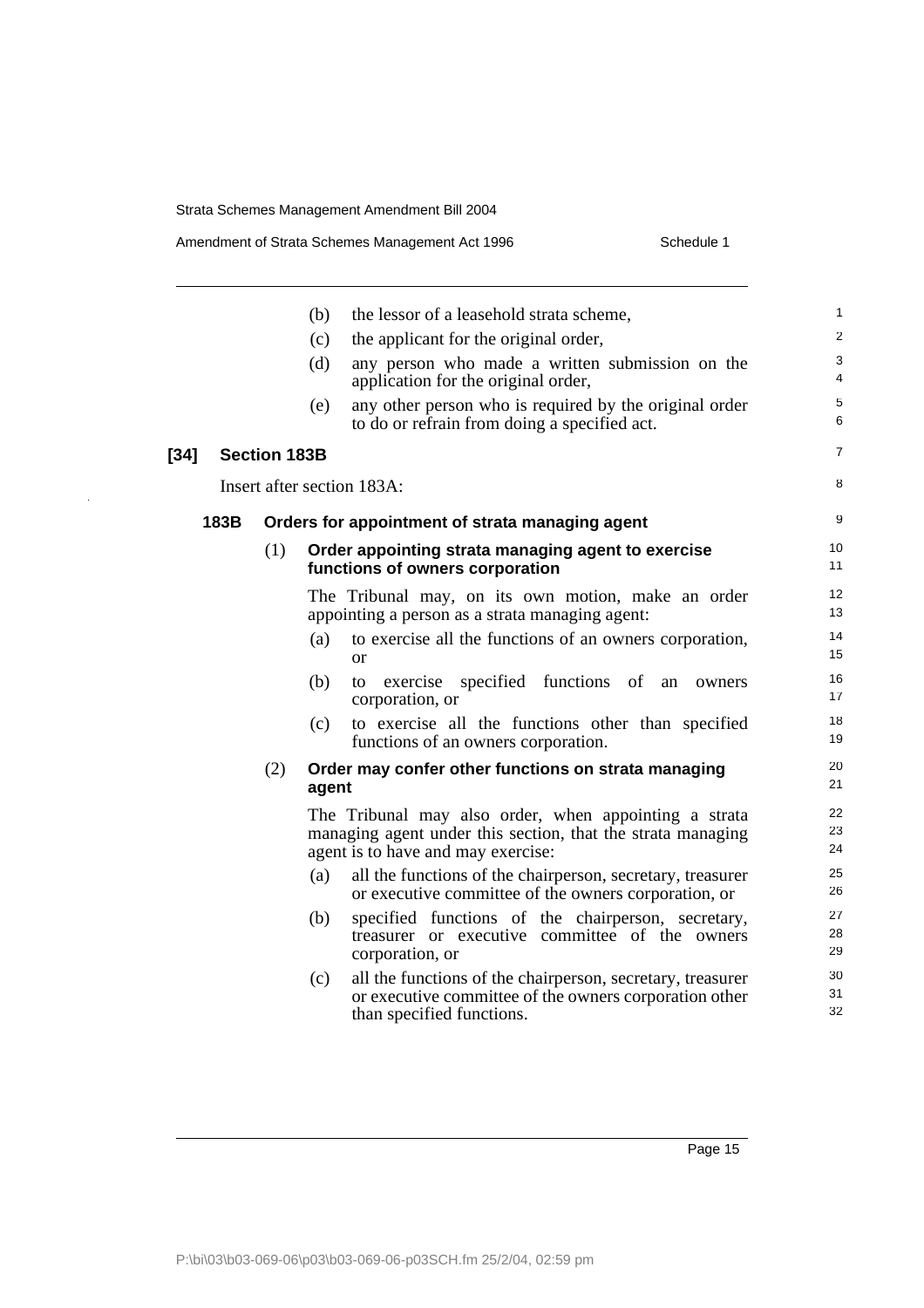#### (3) **Circumstances in which order may be made**

The Tribunal may make an order under this section only if satisfied that the management structure of a strata scheme the subject of an application under this Chapter or an appeal to the Tribunal is not functioning or is not functioning satisfactorily.

#### (4) **Qualifications of person appointed**

A person appointed as a strata managing agent under this section must:

- (a) hold a strata managing agent's licence issued under the *Property, Stock and Business Agents Act 2002*, and
- (b) have consented in writing to the appointment, which consent, in the case of a strata managing agent that is a corporation, may be given by the chief executive officer of the corporation.

#### (5) **Terms and conditions of appointment**

A strata managing agent may be appointed under this section on such terms and conditions (including terms and conditions relating to remuneration by the owners corporation and the duration of appointment) as may be specified in the order making the appointment.

#### (6) **Revocation of certain appointments**

An order under this section may be revoked or varied on the application of any of the following persons and, unless sooner revoked, ceases to have effect at the expiration of such period after its making (not exceeding 12 months) as is specified in the order:

- (a) a person who obtained an order under this Act that imposed a duty on the owners corporation or on its executive committee, chairperson, secretary or treasurer and that has not been complied with,
- (b) a person having an estate or interest in a lot in the strata scheme concerned or, in the case of a leasehold strata scheme, in a lease of a lot in the scheme,
- (c) the authority having the benefit of a positive covenant that imposes a duty on the owners corporation,
- (d) a judgment creditor to whom the owners corporation owes a judgment debt.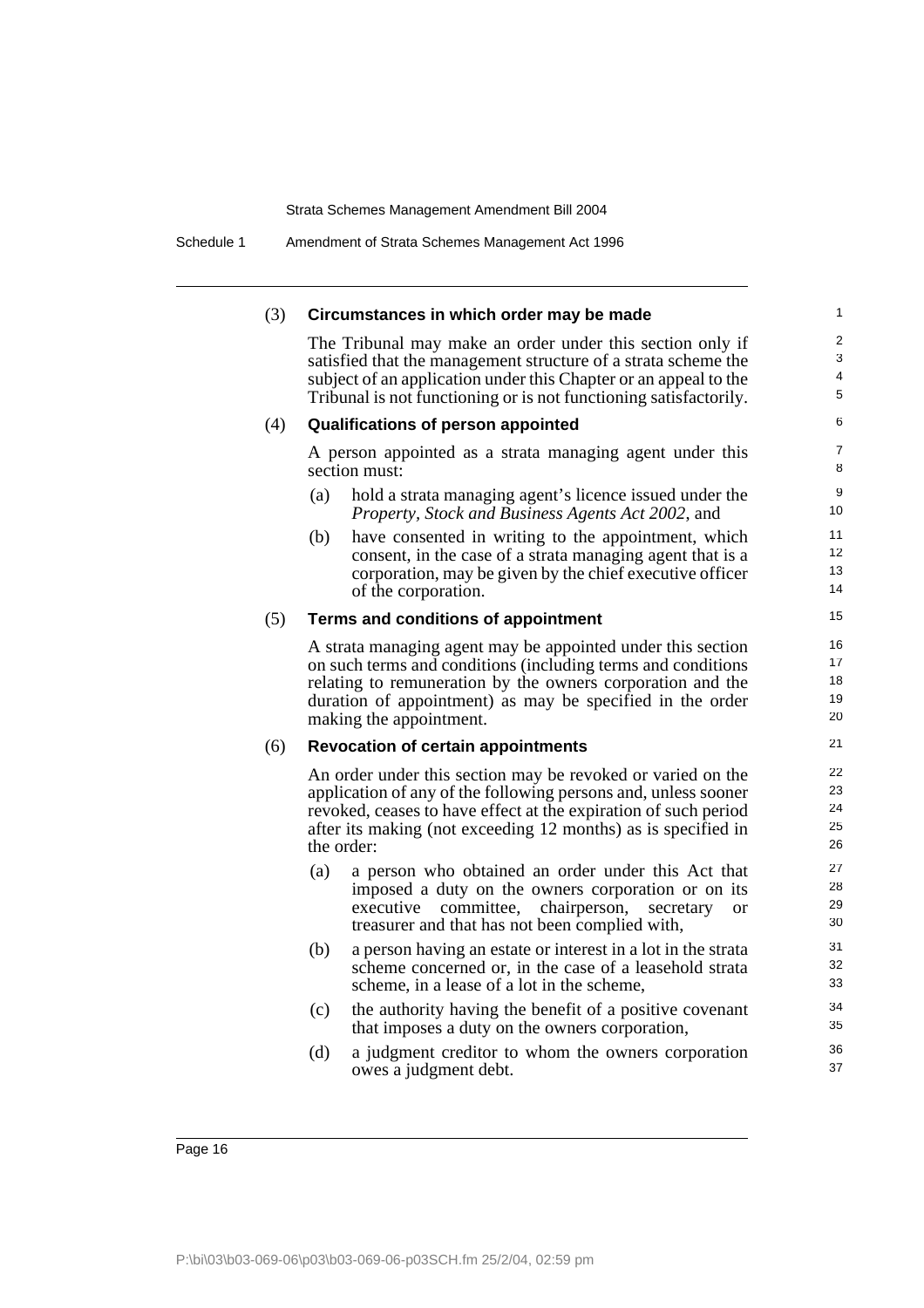$\ddot{\phantom{1}}$ 

| Amendment of Strata Schemes Management Act 1996 |  |  |
|-------------------------------------------------|--|--|
|-------------------------------------------------|--|--|

Schedule 1

| $[35]$ |                           |     | Section 185 Dismissal of application on certain grounds                                                                                                                                                                                                                                                                                                                    | 1                                |
|--------|---------------------------|-----|----------------------------------------------------------------------------------------------------------------------------------------------------------------------------------------------------------------------------------------------------------------------------------------------------------------------------------------------------------------------------|----------------------------------|
|        | Omit section 185 (1).     |     |                                                                                                                                                                                                                                                                                                                                                                            | $\overline{2}$                   |
| $[36]$ | <b>Section 185 (2)</b>    |     |                                                                                                                                                                                                                                                                                                                                                                            | 3                                |
|        | occurring.                |     | Insert "for an order under this Part" after "application" where firstly                                                                                                                                                                                                                                                                                                    | 4<br>5                           |
| $[37]$ |                           |     | Section 190 Tribunal may vary order to correct error, for<br>clarification or to extend time limit                                                                                                                                                                                                                                                                         | 6<br>$\overline{7}$              |
|        |                           |     | Insert ", whether or not on application," after "vary an order".                                                                                                                                                                                                                                                                                                           | 8                                |
| $[38]$ | <b>Section 190 (2)</b>    |     |                                                                                                                                                                                                                                                                                                                                                                            | 9                                |
|        |                           |     | Insert at the end of section 190:                                                                                                                                                                                                                                                                                                                                          | 10                               |
|        | (2)                       |     | An application under this section may be made by any of the<br>following persons:                                                                                                                                                                                                                                                                                          | 11<br>12 <sup>2</sup>            |
|        |                           | (a) | the owners corporation,                                                                                                                                                                                                                                                                                                                                                    | 13                               |
|        |                           | (b) | the lessor of a leasehold strata scheme,                                                                                                                                                                                                                                                                                                                                   | 14                               |
|        |                           | (c) | the applicant for the original order,                                                                                                                                                                                                                                                                                                                                      | 15                               |
|        |                           | (d) | any person who made a written submission on the<br>application for the original order,                                                                                                                                                                                                                                                                                     | 16<br>17                         |
|        |                           | (e) | any other person who is required by the original order<br>to do or refrain from doing a specified act.                                                                                                                                                                                                                                                                     | 18<br>19                         |
| $[39]$ | Chapter 7, Part 1A        |     |                                                                                                                                                                                                                                                                                                                                                                            | 20                               |
|        | Insert after section 230: |     |                                                                                                                                                                                                                                                                                                                                                                            | 21                               |
|        | Part 1A                   |     | <b>Legal costs</b>                                                                                                                                                                                                                                                                                                                                                         | 22                               |
|        | 230A                      |     | Disclosure of matters relating to legal costs                                                                                                                                                                                                                                                                                                                              | 23                               |
|        |                           |     | If a disclosure under Division 2 of Part 11 of the Legal<br><i>Profession Act 1987</i> is made to an owners corporation in<br>respect of the costs of legal services to be provided to the<br>owners corporation, the owners corporation must give a copy<br>of the disclosure to each owner and executive committee<br>member within 7 days of the disclosure being made. | 24<br>25<br>26<br>27<br>28<br>29 |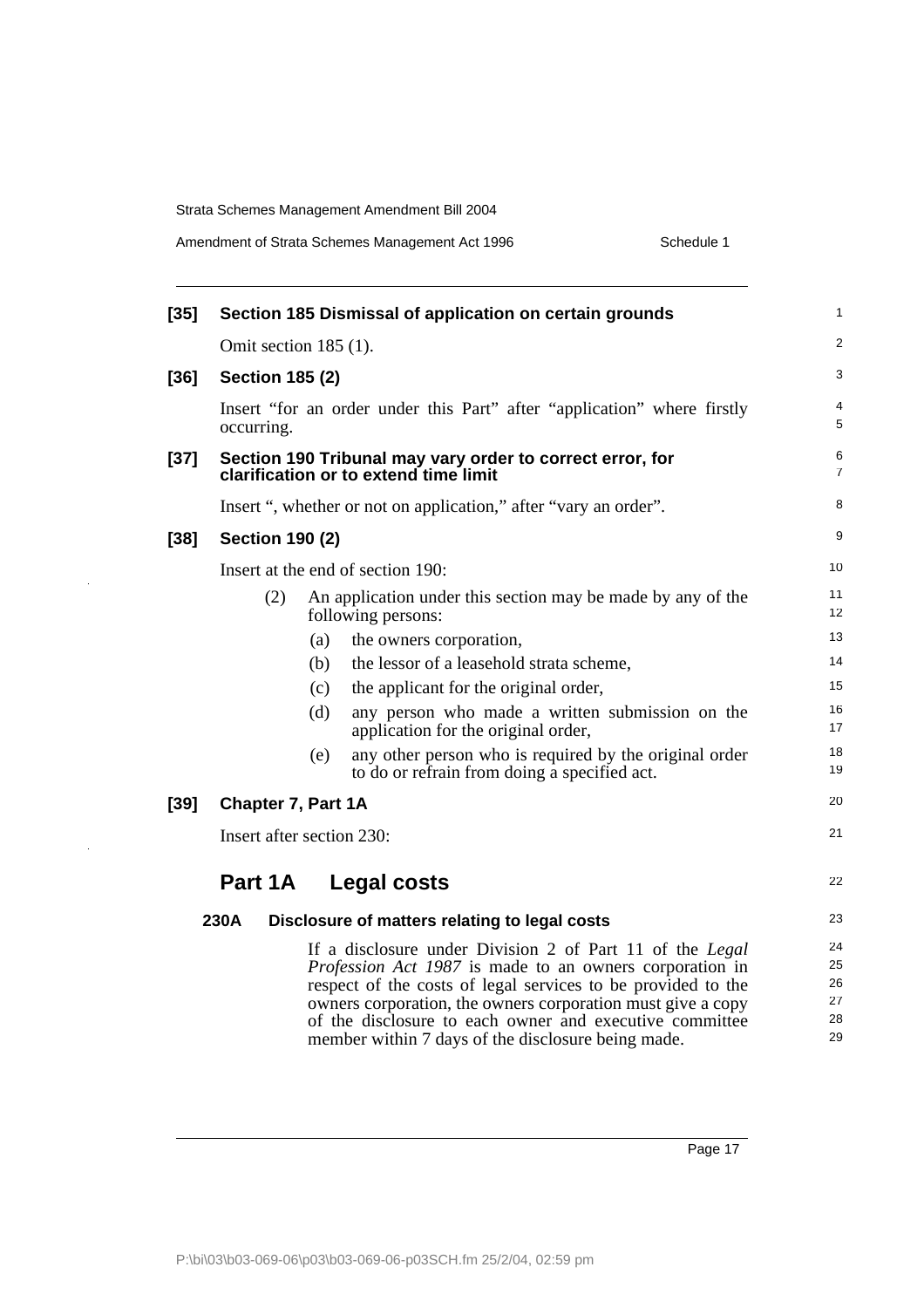Schedule 1 Amendment of Strata Schemes Management Act 1996

#### **[40] Section 246 Regulations** Insert after section 246 (2) (f): (g) the procedure for meetings of the owners corporation of a large strata scheme, (h) the delegation of functions of the owners corporation of a large strata scheme, (i) the decisions or classes of decisions that may or may not be made by the executive committee of a large strata scheme, (j) the functions of office holders of an owners corporation of a large strata scheme, (k) the management of the administrative fund or sinking fund of the owners corporation of a large strata scheme, (l) requiring information and other matters to be brought to the attention of owners and executive committee members in respect of the provision of legal services to an owners corporation. **[41] Schedule 2 Meetings and procedure of owners corporation** Insert after clause 3 (b): (b1) in the case of an owners corporation to which section 75A applies, to discuss the preparation of the plan required by that section, **[42] Schedule 2, clause 3 (f1)** Insert after clause 3 (f): (f1) to decide whether a caretaker should be appointed under section 40A and, if a caretaker is to be appointed, what functions the caretaker should exercise, **[43] Schedule 2, clause 4 (1) (a)** Insert "or lessor" after "owner". **[44] Schedule 2, clause 4 (1) (a1)** Insert after clause 4 (1) (a): (a1) without limiting paragraph (a), all development consents, complying development certificates and related endorsed plans, "as built" drawings, compliance certificates (within the meaning of the *Environmental* 1  $\mathfrak{p}$ 3 4 5 6 7 8 9 10 11 12 13 14 15 16 17 18 19 20 21 22 23 24 25 26 27 28 29 30 31 32 33 34 35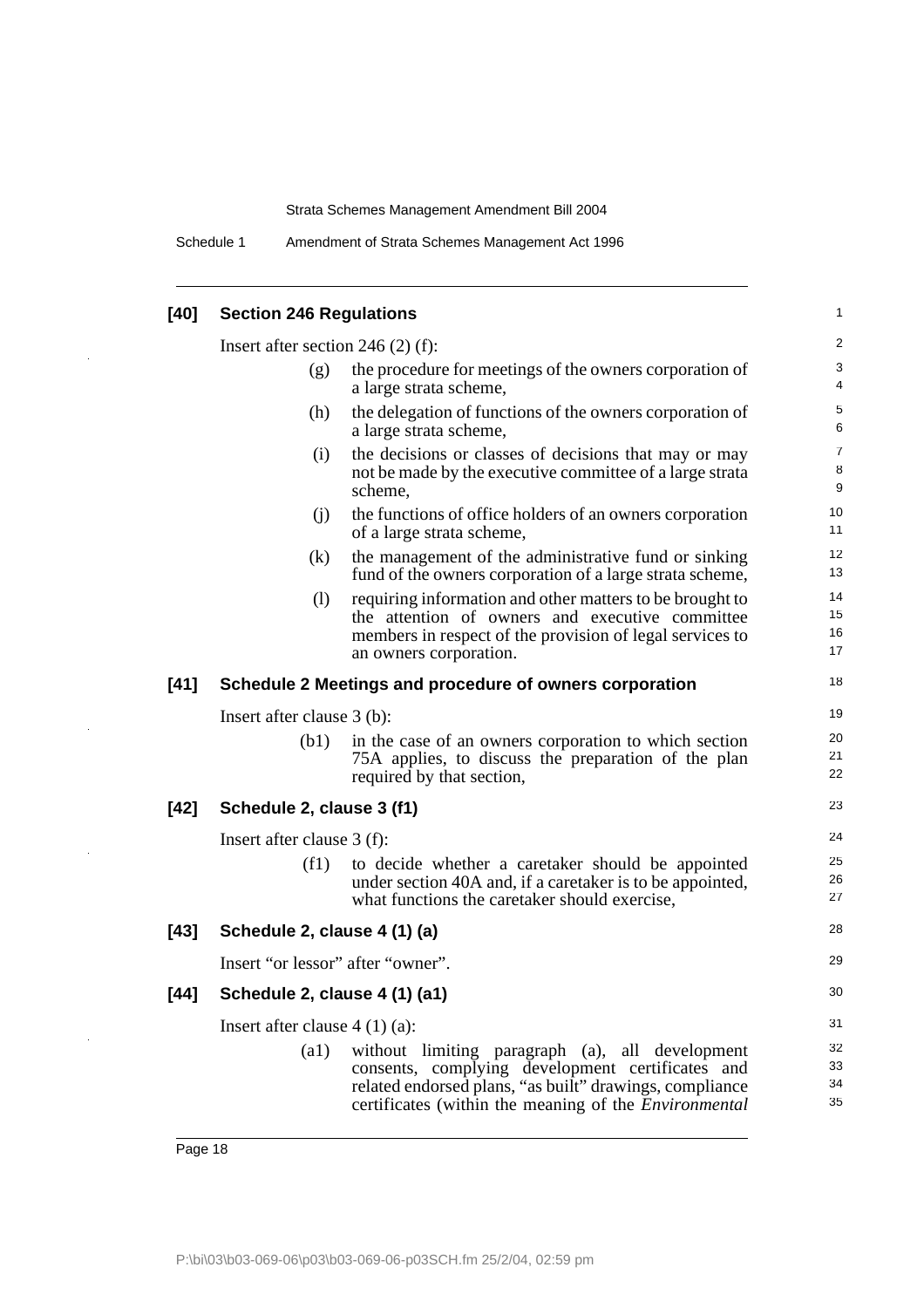Amendment of Strata Schemes Management Act 1996 Schedule 1

*Planning and Assessment Act 1979*), fire safety certificates and warranties obtained or received by the owner or lessor and relating to the parcel or any building, plant or equipment on the parcel, **[45] Schedule 2, clause 4 (1) (d)** Insert after clause 4 (1) (c): (d) any other document or item relating to the parcel or any building, plant or equipment on the parcel that is prescribed by the regulations for the purposes of this subclause. **[46] Schedule 2, clause 4 (1)** Omit "10 penalty units". Insert instead "100 penalty units". **[47] Schedule 2, clause 11 (3)** Omit the subclause. Insert instead: (3) **Proxy to be given to secretary of owners corporation** The instrument is ineffective unless it contains the date on which it was made and it is given to the secretary of the owners corporation: (a) in the case of a large strata scheme—at least 24 hours before the first meeting in relation to which the instrument is to operate, or (b) in any other case—at or before the first meeting in relation to which the instrument is to operate. **[48] Schedule 2, clause 32 (2)** Insert "or relates to insurance, budgeting or the fixing of a levy that will require expenditure above the prescribed amount referred to in the definition of *priority vote* in clause 7 (1)" after "the owners corporation". **[49] Schedule 2, clause 34** Insert at the end of clause 34 (f): , and (g) include a form of motion to decide if any matter or type of matter is to be determined only by the owners corporation in general meeting. 1  $\overline{2}$ 3 4 5 6 7 8 9 10 11 12 13 14 15 16 17 18 19 20 21 22 23 24 25 26 27 28 29 30 31 32 33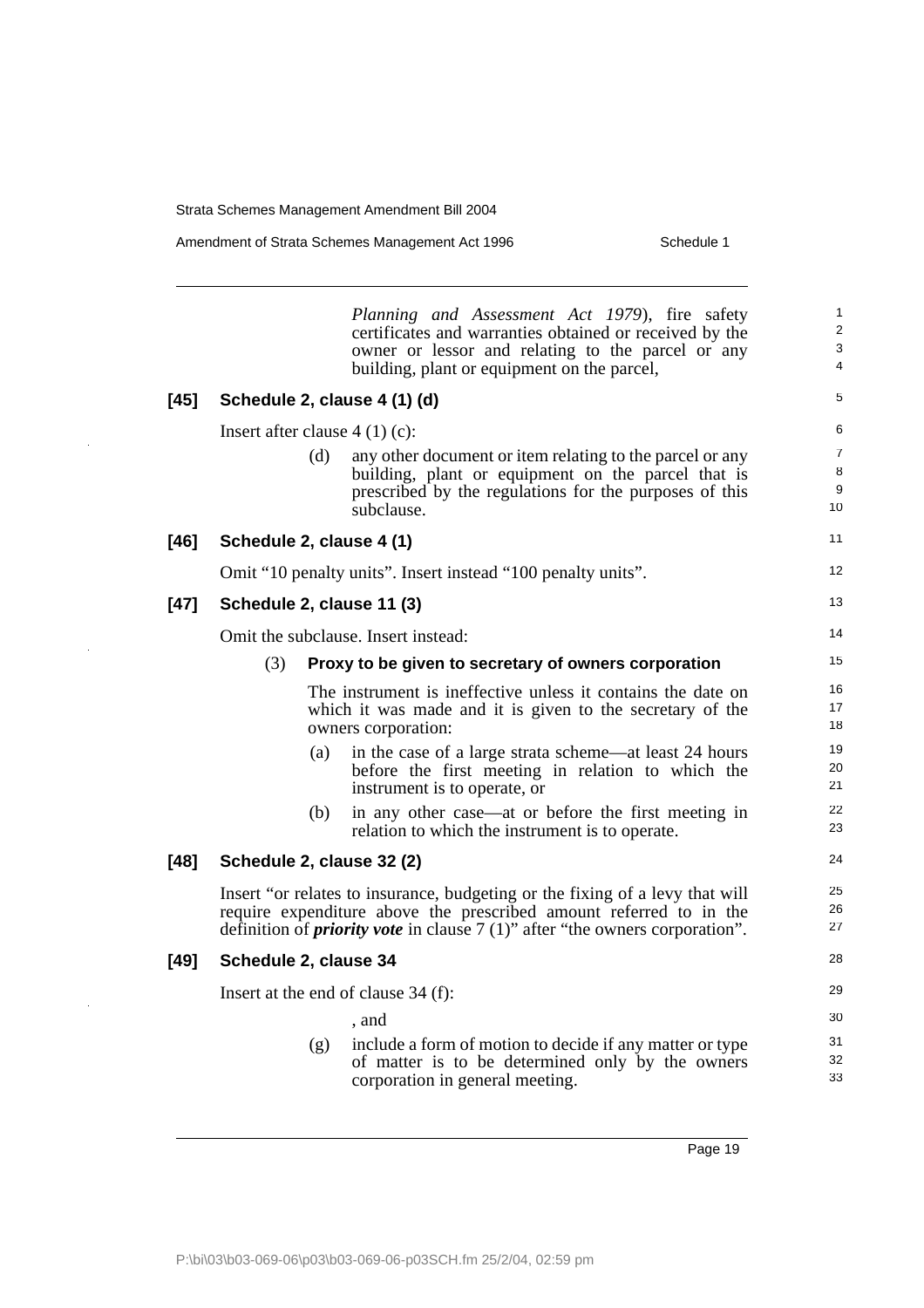Schedule 1 Amendment of Strata Schemes Management Act 1996

| [50]   |        |     |                              | Schedule 2, clause 34A                                                                                                                                                                               | 1                    |
|--------|--------|-----|------------------------------|------------------------------------------------------------------------------------------------------------------------------------------------------------------------------------------------------|----------------------|
|        |        |     | Insert after clause 34:      |                                                                                                                                                                                                      | 2                    |
|        | 34A    |     |                              | Required items of agenda for annual general meeting                                                                                                                                                  | 3                    |
|        |        |     |                              | The agenda for each annual general meeting must include:                                                                                                                                             | 4                    |
|        |        |     | (a)                          | an item to decide if any matter or type of matter is to be<br>determined only by the owners corporation in general<br>meeting, and                                                                   | 5<br>6<br>7          |
|        |        |     | (b)                          | in the case of an owners corporation to which<br>section 75A applies, an item to prepare or review a plan<br>relating to the sinking fund if required to be done at that<br>meeting.                 | 8<br>9<br>10<br>11   |
| $[51]$ |        |     | Schedule 2, Part 3           |                                                                                                                                                                                                      | 12                   |
|        |        |     | <b>Insert after Part 2:</b>  |                                                                                                                                                                                                      | 13                   |
|        | Part 3 |     |                              | <b>General provisions</b>                                                                                                                                                                            | 14                   |
|        | 38     |     |                              | Regulations relating to large strata schemes                                                                                                                                                         | 15                   |
|        |        |     | schemes.                     | The provisions of this Schedule are subject to the regulations,<br>but only to the extent that the regulations relate to large strata                                                                | 16<br>17<br>18       |
| $[52]$ |        |     |                              | Schedule 3 Constitution of executive committee of the owners<br>corporation and meetings of executive committee                                                                                      | 19<br>20             |
|        |        |     | Insert after clause $4(2)$ : |                                                                                                                                                                                                      | 21                   |
|        |        | (3) |                              | For the avoidance of doubt, a special resolution referred to in<br>subclause (1) (e) may relate to more than one member of an<br>executive committee or to all members of an executive<br>committee. | 22<br>23<br>24<br>25 |
| $[53]$ |        |     | Schedule 3, clause 6         |                                                                                                                                                                                                      | 26                   |
|        |        |     |                              | Omit the clause. Insert instead:                                                                                                                                                                     | 27                   |
|        | 6      |     |                              | Notice of executive committee meetings                                                                                                                                                               | 28                   |
|        |        | (1) |                              | An executive committee of a large strata scheme must give<br>notice of its intention to hold a meeting at least 72 hours<br>before the time fixed for the meeting:                                   | 29<br>30<br>31       |

 $\ddot{\phantom{1}}$ 

 $\ddot{\phantom{a}}$ 

 $\ddot{\phantom{a}}$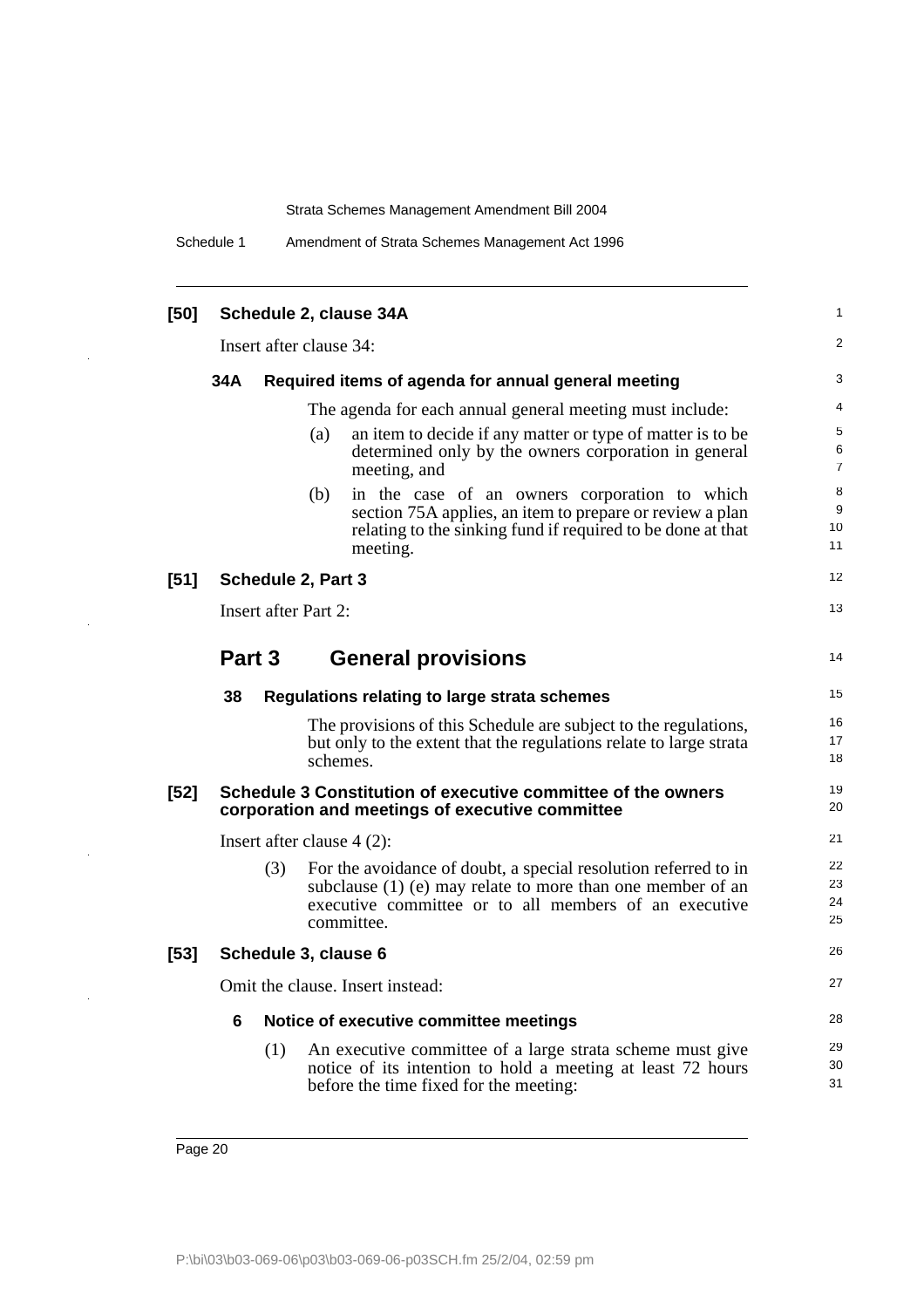$\frac{1}{2}$ 

|        |    |     | by giving written notice (which may be done by<br>(a)<br>electronic means) to each owner and executive<br>committee member, and                                                                                        | 1<br>2<br>3                    |
|--------|----|-----|------------------------------------------------------------------------------------------------------------------------------------------------------------------------------------------------------------------------|--------------------------------|
|        |    |     | (b)<br>if the owners corporation is required by the by-laws to<br>maintain a notice board, by displaying the notice on the<br>notice board.                                                                            | 4<br>5<br>6                    |
|        |    | (2) | An executive committee of a strata scheme that is not a large<br>strata scheme must give notice of its intention to hold a<br>meeting at least 72 hours before the time fixed for the<br>meeting:                      | $\overline{7}$<br>8<br>9<br>10 |
|        |    |     | (a)<br>by displaying the notice on the notice board, or                                                                                                                                                                | 11                             |
|        |    |     | (b)<br>if the owners corporation is not required by the by-laws<br>to maintain a notice board, by giving written notice                                                                                                | 12<br>13                       |
|        |    |     | (which may be done by electronic means) to each<br>owner and executive committee member.                                                                                                                               | 14<br>15                       |
|        |    | (3) | The notice must specify when and where the meeting is to be.<br>held and contain a detailed agenda for the meeting.                                                                                                    | 16<br>17                       |
|        |    | (4) | A notice may be given to a person by electronic means only if<br>the person has given the owners corporation an e-mail address<br>for the service of notices under this Act and the notice is sent<br>to that address. | 18<br>19<br>20<br>21           |
| $[54]$ |    |     | Schedule 3, clause 16                                                                                                                                                                                                  | 22                             |
|        |    |     | Omit the clause. Insert instead:                                                                                                                                                                                       | 23                             |
|        | 16 |     | <b>Display of minutes</b>                                                                                                                                                                                              | 24                             |
|        |    | (1) | Within 7 days after a meeting of the executive committee of a<br>large strata scheme, the executive committee must:                                                                                                    | 25<br>26                       |
|        |    |     | (a)<br>give each owner and executive committee member a<br>copy of the minutes of the meeting, and                                                                                                                     | 27<br>28                       |
|        |    |     | (b)<br>if the owners corporation is required by the by-laws to<br>maintain a notice board, cause a copy of the minutes of<br>the meeting to be displayed on the notice board.                                          | 29<br>30<br>31                 |
|        |    | (2) | Within 7 days after the executive committee of a large strata<br>scheme passes a resolution in accordance with this Schedule,<br>the executive committee must:                                                         | 32<br>33<br>34                 |
|        |    |     | give each owner and executive committee member a<br>(a)<br>copy of the minute of the resolution, and                                                                                                                   | 35<br>36                       |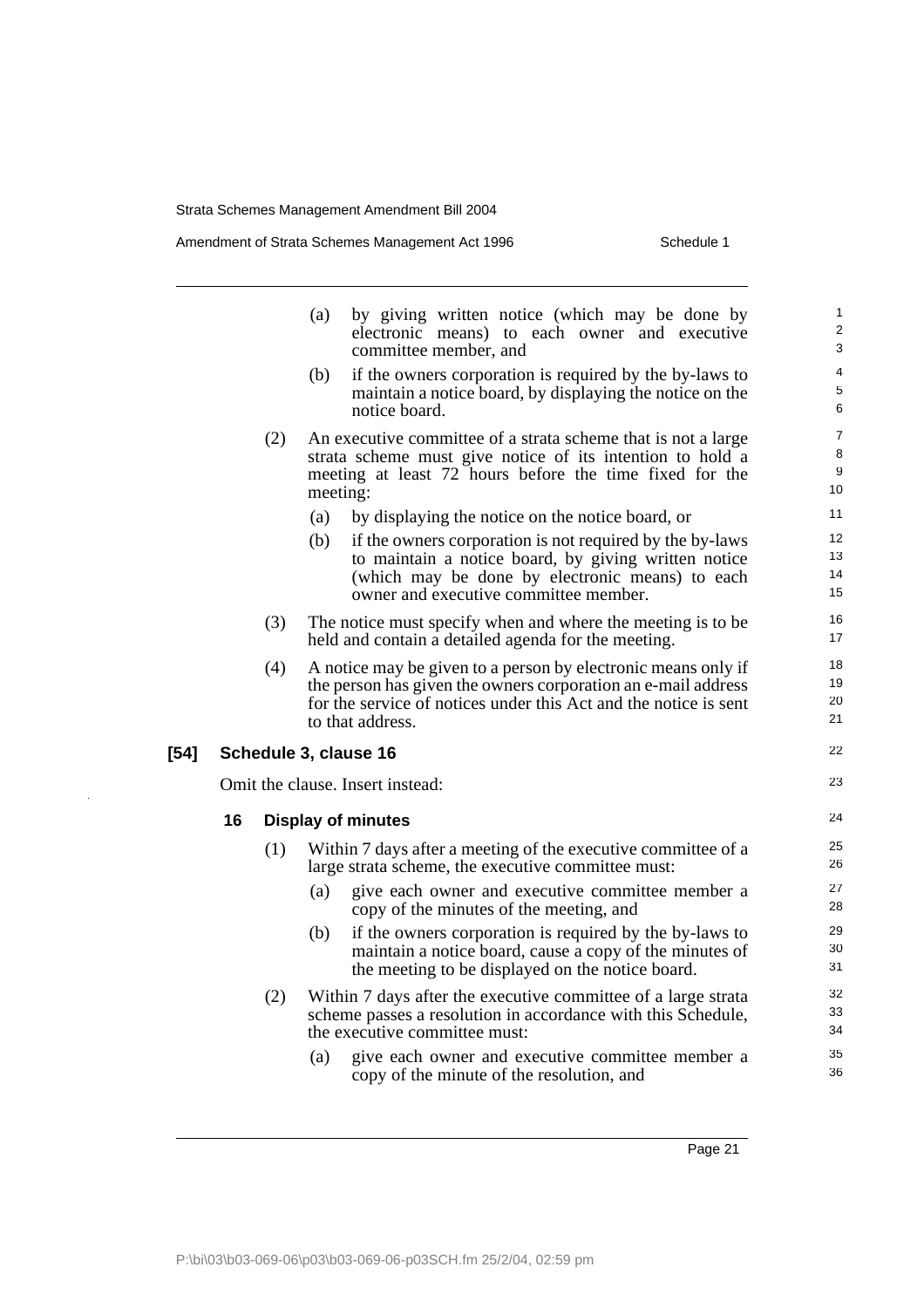|        |                             | (b)<br>if the owners corporation is required by the by-laws to<br>maintain a notice board, cause a copy of the minute of<br>the resolution to be displayed on the notice board.               | 1<br>$\overline{2}$<br>3 |
|--------|-----------------------------|-----------------------------------------------------------------------------------------------------------------------------------------------------------------------------------------------|--------------------------|
|        | (3)                         | Within 7 days after a meeting of the executive committee of a<br>strata scheme that is not a large strata scheme, the executive<br>committee must:                                            | 4<br>5<br>6              |
|        |                             | cause a copy of the minutes of the meeting to be<br>(a)<br>displayed on the notice board, or                                                                                                  | $\overline{7}$<br>8      |
|        |                             | (b)<br>if the owners corporation is not required by the by-laws<br>to maintain a notice board, give each owner and<br>executive committee member a copy of the minutes of<br>the meeting.     | 9<br>10<br>11<br>12      |
|        | (4)                         | Within 7 days after the executive committee of a strata<br>scheme that is not a large strata scheme passes a resolution in<br>accordance with this Schedule, the executive committee<br>must: | 13<br>14<br>15<br>16     |
|        |                             | (a)<br>cause a copy of the minute of the resolution to be<br>displayed on the notice board, or                                                                                                | 17<br>18                 |
|        |                             | (b)<br>if the owners corporation is not required by the by-laws<br>to maintain a notice board, give each owner and<br>executive committee member a copy of the minute of<br>the resolution.   | 19<br>20<br>21<br>22     |
|        | (5)                         | A copy of a minute or minutes required to be displayed on a<br>notice board under this clause must be kept displayed on the<br>notice board for a period of not less than 14 days.            | 23<br>24<br>25           |
| $[55]$ | Schedule 3, Part 3          |                                                                                                                                                                                               | 26                       |
|        | <b>Insert after Part 2:</b> |                                                                                                                                                                                               | 27                       |
|        | Part 3                      | <b>General provisions</b>                                                                                                                                                                     | 28                       |
|        | 18                          | Regulations relating to large strata schemes                                                                                                                                                  | 29                       |
|        |                             | The provisions of this Schedule are subject to the regulations,<br>but only to the extent that the regulations relate to large strata<br>schemes.                                             | 30<br>31<br>32           |
|        |                             |                                                                                                                                                                                               |                          |

l,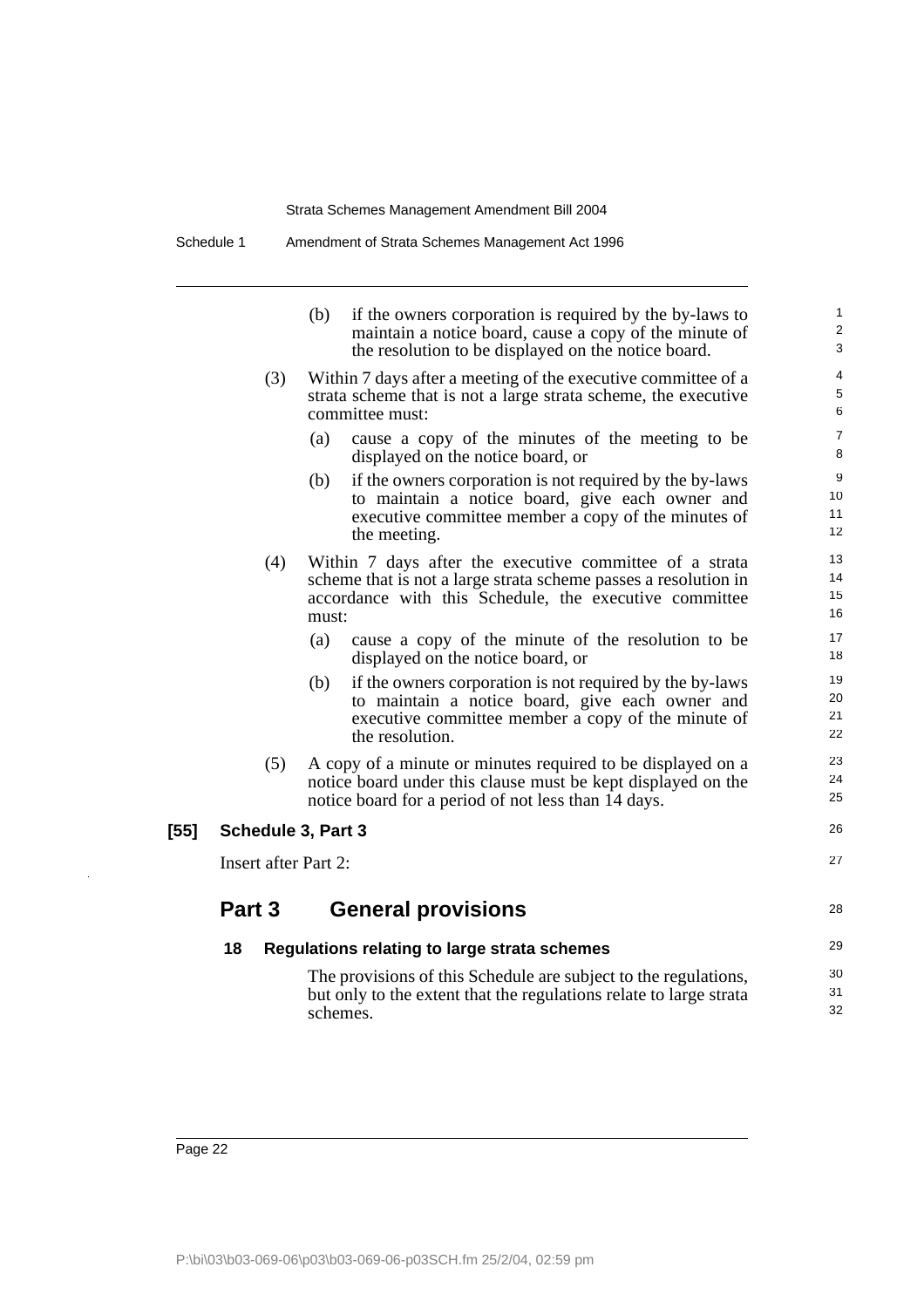l,

 $\hat{\mathcal{A}}$ 

|        |        | Schedule 1<br>Amendment of Strata Schemes Management Act 1996                                                                                                         |  |
|--------|--------|-----------------------------------------------------------------------------------------------------------------------------------------------------------------------|--|
| [56]   |        | Schedule 4 Savings, transitional and other provisions                                                                                                                 |  |
|        |        | Insert at the end of clause $1(1)$ :                                                                                                                                  |  |
|        |        | Strata Schemes Management Amendment Act 2004                                                                                                                          |  |
| $[57]$ |        | <b>Schedule 4, Part 5</b>                                                                                                                                             |  |
|        |        | Insert after clause 13:                                                                                                                                               |  |
|        | Part 5 | <b>Provisions consequent on enactment of</b><br><b>Strata Schemes Management</b><br><b>Amendment Act 2004</b>                                                         |  |
|        | 14     | <b>Definitions</b>                                                                                                                                                    |  |
|        |        | In this Part:                                                                                                                                                         |  |
|        |        | <b>amending Act</b> means the Strata Schemes Management<br>Amendment Act 2004.                                                                                        |  |
|        | 15     | <b>Exercise of functions</b>                                                                                                                                          |  |
|        |        | Section 29A does not affect the exercise of a function under<br>this Act before the commencement of that section.                                                     |  |
|        | 16     | <b>Legal action</b>                                                                                                                                                   |  |
|        |        | Section 80D applies only to legal advice or legal services<br>sought, or legal action entered into, after the commencement<br>of that section.                        |  |
|        | 17     | <b>Insurance</b>                                                                                                                                                      |  |
|        |        | Section 88A does not affect any insurance that was taken out<br>in accordance with the provisions of this Act as in force<br>before the commencement of that section. |  |
|        | 18     | <b>Disclosures under Legal Profession Act 1987</b>                                                                                                                    |  |
|        |        | Section 230A does not apply to a disclosure under Division 2<br>of Part 11 of the Legal Profession Act 1987 made before the<br>commencement of that section.          |  |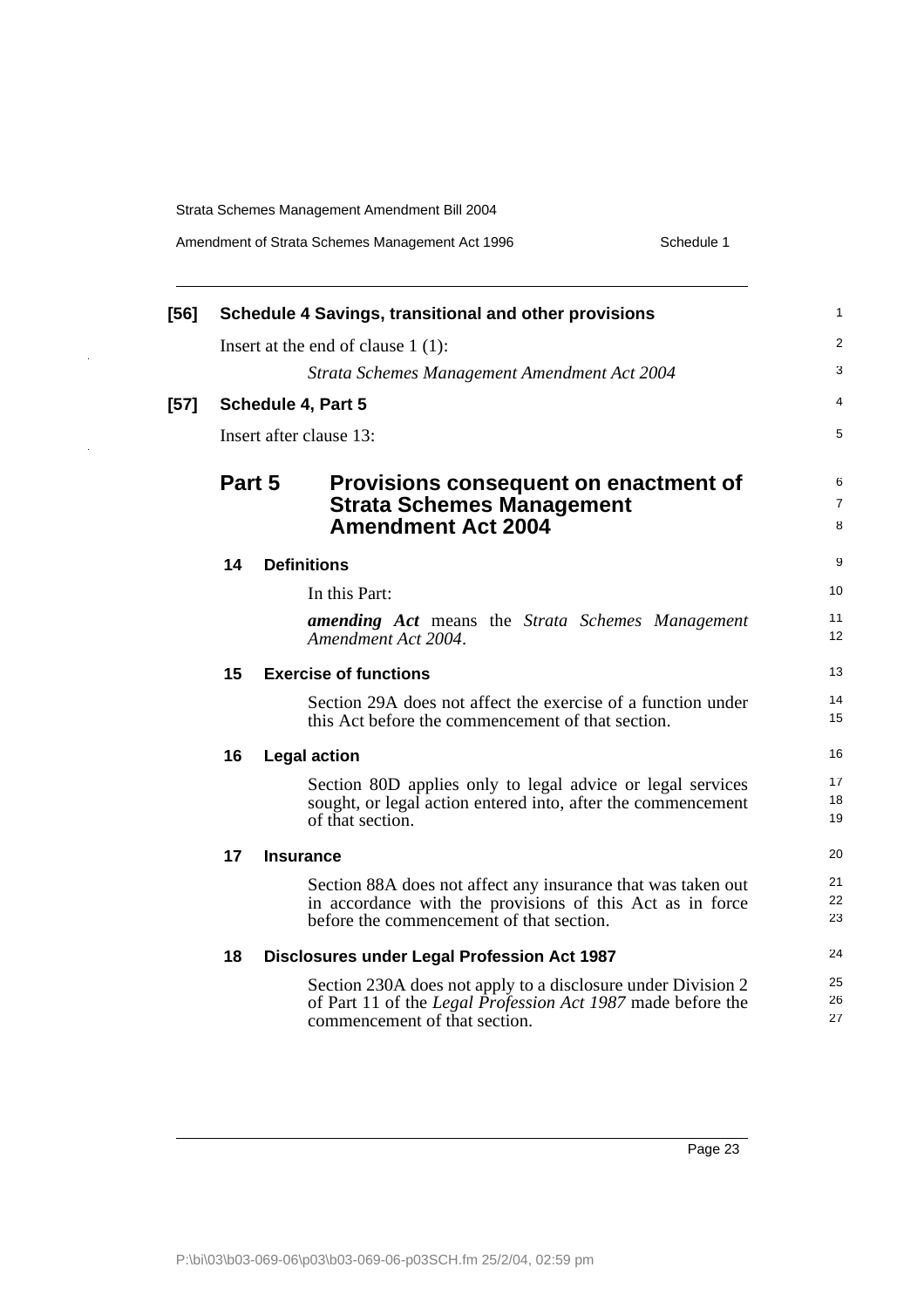|        | 19 | Notice of annual general meeting                                                                                                                                                                                               | $\mathbf{1}$             |
|--------|----|--------------------------------------------------------------------------------------------------------------------------------------------------------------------------------------------------------------------------------|--------------------------|
|        |    | Clause $34$ (g) of Schedule 2 does not apply to a notice served<br>before the commencement of that paragraph.                                                                                                                  | 2<br>3                   |
|        | 20 | Agenda for annual general meeting                                                                                                                                                                                              | 4                        |
|        |    | Clause 34A of Schedule 2 does not apply to the agenda of a<br>notice of which<br>meeting<br>served before<br>the<br>was<br>commencement of that clause.                                                                        | 5<br>6<br>$\overline{7}$ |
|        | 21 | Notice of executive committee meetings                                                                                                                                                                                         | 8                        |
|        |    | Clause 6 of Schedule 3, as in force immediately before its<br>substitution by the amending Act, continues to apply to a<br>meeting notice of which was given before the substitution of<br>that clause.                        | 9<br>10<br>11<br>12      |
|        | 22 | Minutes of executive committee meetings                                                                                                                                                                                        | 13                       |
|        |    | Clause 16 of Schedule 3, as in force immediately before its<br>substitution by the amending Act, continues to apply to a<br>meeting held before the substitution of that clause.                                               | 14<br>15<br>16           |
| $[58]$ |    | <b>Dictionary</b>                                                                                                                                                                                                              | 17                       |
|        |    | Insert in alphabetical order in Part 1:                                                                                                                                                                                        | 18                       |
|        |    | <i>large strata scheme</i> has the meaning given by clause 5 of<br>Part 2.                                                                                                                                                     | 19<br>20                 |
|        |    | utility lot means a lot designed to be used primarily for<br>storage or accommodation of boats, motor vehicles or goods<br>and not for human occupation as a residence, office, shop or<br>the like.                           | 21<br>22<br>23<br>24     |
| $[59]$ |    | <b>Dictionary, Part 2</b>                                                                                                                                                                                                      | 25                       |
|        |    | Insert after clause 4:                                                                                                                                                                                                         | 26                       |
|        | 5  | Meaning of "large strata scheme"                                                                                                                                                                                               | 27                       |
|        |    | (1)<br>In this Act, <i>large strata scheme</i> means a strata scheme<br>comprising more than 100 lots or more than such other<br>number of lots as may be prescribed by the regulations for the<br>purposes of this subclause. | 28<br>29<br>30<br>31     |

Page 24

 $\overline{a}$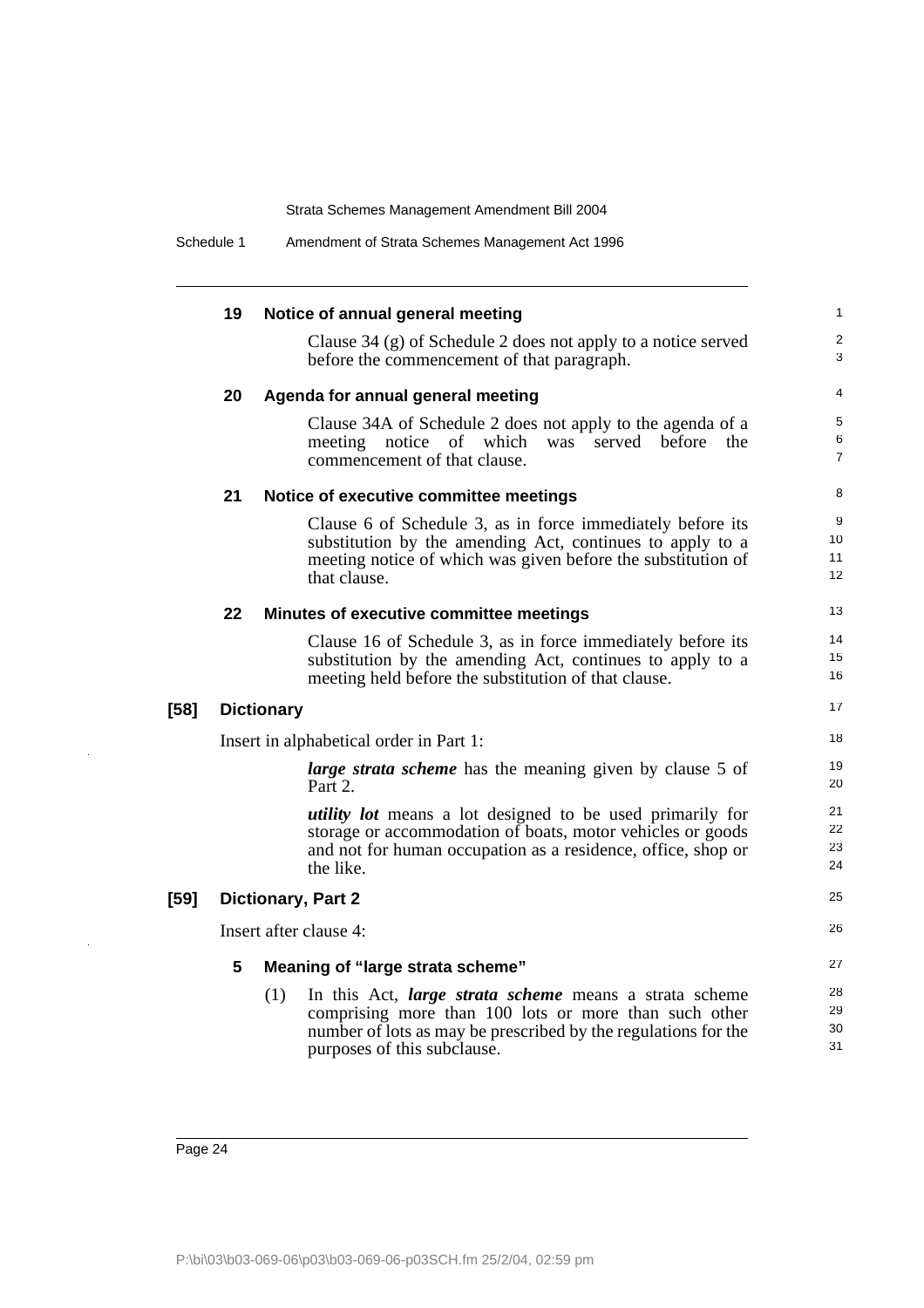Amendment of Strata Schemes Management Act 1996 Schedule 1

12

|   | (2) | When calculating the number of lots in a strata scheme for the<br>purposes of this clause, utility lots and lots used for the<br>purposes of parking are not to be included in the calculation. | 2<br>3      |
|---|-----|-------------------------------------------------------------------------------------------------------------------------------------------------------------------------------------------------|-------------|
|   | (3) | The regulations may contain provisions of a savings or<br>transitional nature consequent on a change in the number of<br>lots comprising a large strata scheme.                                 | 4<br>5<br>6 |
| 6 |     | References to strata managing agent's licence                                                                                                                                                   | 7           |
|   |     | A reference in this Act (however expressed) to a strata                                                                                                                                         | 8           |
|   |     | managing agent's licence under the <i>Property</i> , <i>Stock and</i>                                                                                                                           | 9           |
|   |     | Business Agent's Act 2002 includes a reference to a                                                                                                                                             | 10          |
|   |     | corporation licence under that Act that authorises the holder                                                                                                                                   | 11          |

to act as, or carry on the business of, a strata managing agent.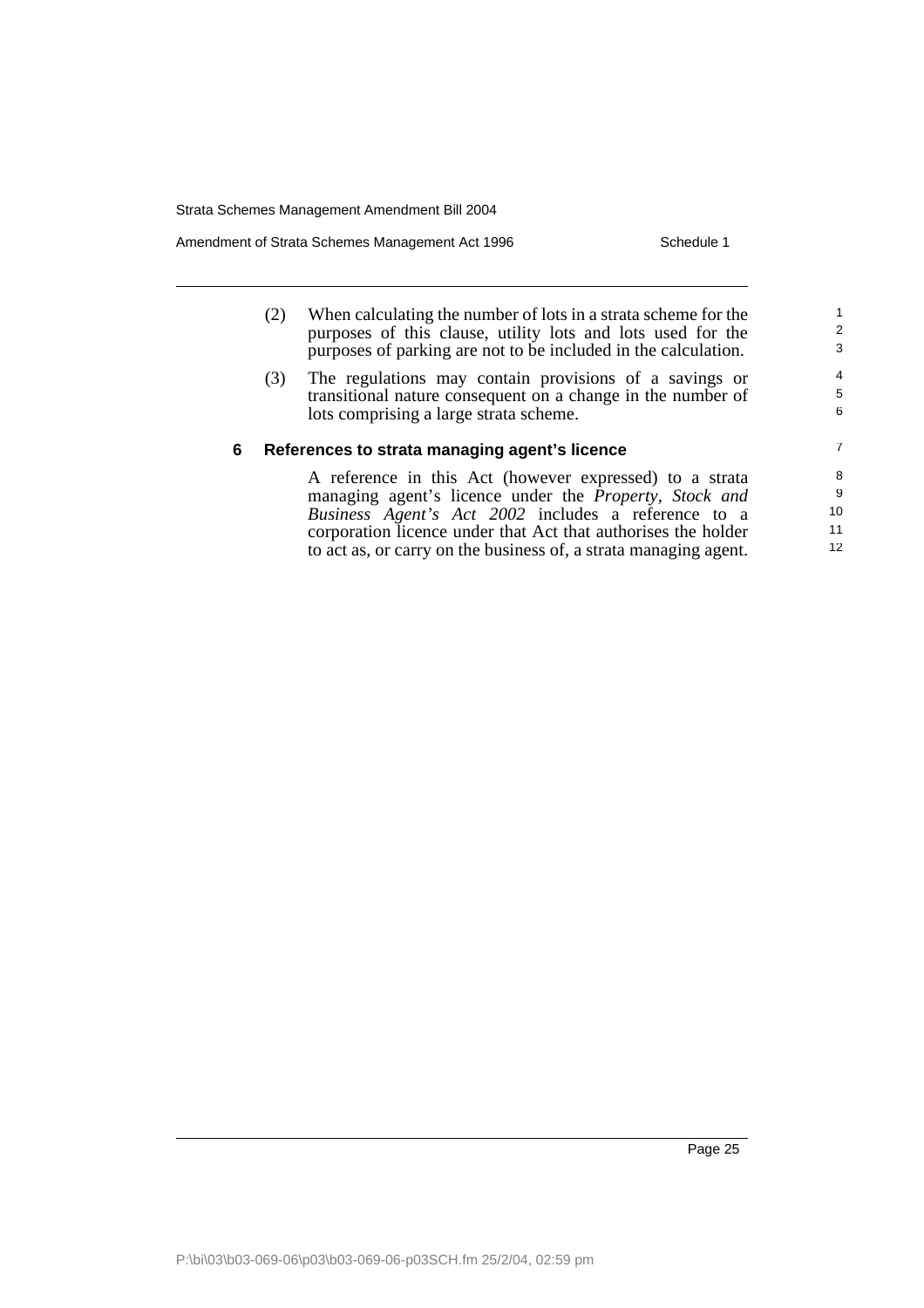<span id="page-27-0"></span>

| <b>Schedule 2 Amendment of Act and Regulations</b> |                      |     |                                                                                                                                                       |                |  |
|----------------------------------------------------|----------------------|-----|-------------------------------------------------------------------------------------------------------------------------------------------------------|----------------|--|
|                                                    |                      |     | (Section 4)                                                                                                                                           | $\overline{2}$ |  |
| 2.1                                                |                      |     | <b>Conveyancing (Sale of Land) Regulation 2000</b>                                                                                                    | 3              |  |
| [1]                                                |                      |     | <b>Schedule 1 Prescribed documents</b>                                                                                                                | $\overline{4}$ |  |
|                                                    |                      |     | Insert at the end of clause $5$ (b):                                                                                                                  | 5              |  |
|                                                    |                      |     | , and                                                                                                                                                 | 6              |  |
|                                                    |                      | (c) | a copy of any by-law for the strata scheme to which<br>Division 4 of Part 5 of Chapter 2 of the Strata Schemes<br>Management Act 1996 applies.        | 7<br>8<br>9    |  |
| [2]                                                | Schedule 1, clause 6 |     |                                                                                                                                                       | 10             |  |
|                                                    |                      |     | Insert at the end of clause $6(d)$ :                                                                                                                  | 11             |  |
|                                                    |                      |     | , and                                                                                                                                                 | 12             |  |
|                                                    |                      | (e) | a copy of any by-law for the strata scheme to which<br>Division 4 of Part 5 of Chapter 2 of the Strata Schemes<br>Management Act 1996 applies.        | 13<br>14<br>15 |  |
| 2.2                                                |                      |     | <b>Retirement Villages Act 1999 No 81</b>                                                                                                             | 16             |  |
|                                                    |                      |     | Section 19 General information about retirement villages                                                                                              | 17             |  |
|                                                    |                      |     | Insert "and, in the case of a retirement village that is subject to a strata<br>scheme, living in a strata scheme" after "industry" in section 19(1). | 18<br>19       |  |

J,

 $\bar{z}$